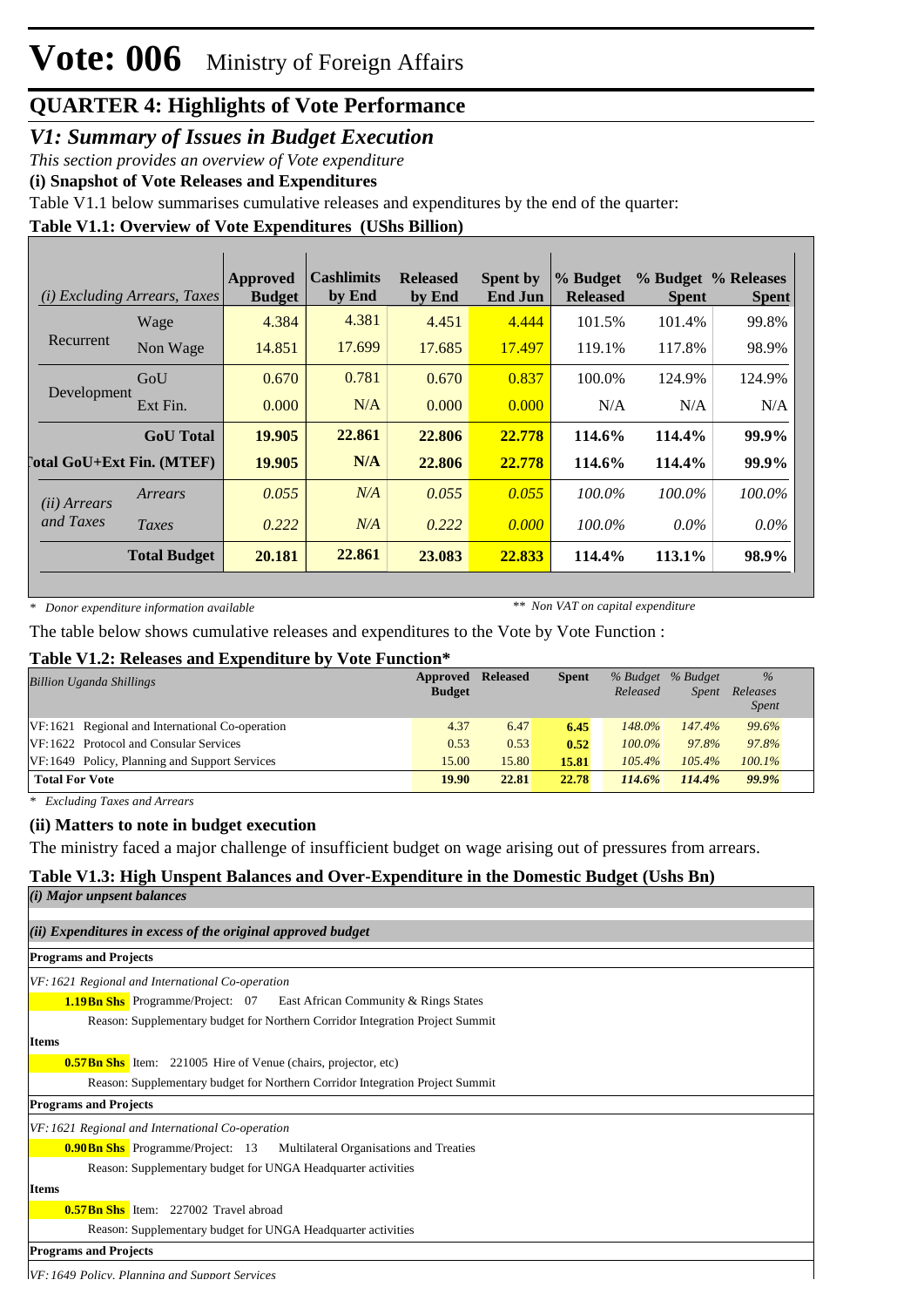### **QUARTER 4: Highlights of Vote Performance**

**0.65 Bn Shs** Programme/Project: 01 Finance and Administration

Reason: Suplementary budget spending for Congressional Caucas activities

*\* Excluding Taxes and Arrears*

### *V2: Performance Highlights*

*This section provides highlights of output performance, focusing on key outputs and actions impelemented to improve section performance.*

#### **Table V2.1: Key Vote Output Indicators and Expenditures\***

| Vote, Vote Function<br><b>Key Output</b>               | <b>Approved Budget and</b><br><b>Planned outputs</b>                                                                                                                                | <b>Cumulative Expenditure</b><br>and Performance                                                                                                                                                                                                                                                                                                                                                                                                                                                                                 | <b>Status and Reasons for</b><br>any Variation from Plans |
|--------------------------------------------------------|-------------------------------------------------------------------------------------------------------------------------------------------------------------------------------------|----------------------------------------------------------------------------------------------------------------------------------------------------------------------------------------------------------------------------------------------------------------------------------------------------------------------------------------------------------------------------------------------------------------------------------------------------------------------------------------------------------------------------------|-----------------------------------------------------------|
|                                                        | Vote Function: 1621 Regional and International Co-operation                                                                                                                         |                                                                                                                                                                                                                                                                                                                                                                                                                                                                                                                                  |                                                           |
| <b>Output: 162101</b>                                  | <b>Cooperation frameworks</b>                                                                                                                                                       |                                                                                                                                                                                                                                                                                                                                                                                                                                                                                                                                  |                                                           |
| Description of Performance: Regional and International | Peace and Security promoted<br>International conferences<br>attracted<br>Uganda's Image and interests<br>promoted and protected in all<br>regional and international<br>conferences | Held inter-ministerial meetings<br>with relevant stakeholders on<br>theimplementation of the UN<br>Security Council Resolutions<br>1853(2008) on Sudan and<br>1533(2004) on DRC.<br>Participated in regional efforts<br>to peacefully resolving the<br>political crisis in Burundi under<br>the auspices of the EAC.<br>Coordinated the 10th meeting of<br>the ICGLR regional Committee<br>on the Regional Initiative to<br>fight against the Illegal<br><b>Exploitation of Natural</b><br>Resources, held in Kampala-<br>Uganda | Not applicable                                            |
|                                                        |                                                                                                                                                                                     | Managed the NCIP, Uganda -<br>Rwanda buziness forum,<br>Auditor General, Post 2015<br>develoment agenda, EAC, UIRI<br>Conferences and the AU plus<br>Gulu-Home is best Summits<br>Participated in the 6th and 7th<br>Northern Corridor Integration<br>Projects Summit in Kigaliand<br>kampala respectively which<br>aimed at fast tracking the 14<br>projects under the Northern<br>Corridor                                                                                                                                     |                                                           |
| <b>Output Cost:</b>                                    | UShs Bn:<br>1.627                                                                                                                                                                   | UShs Bn:<br>1.609                                                                                                                                                                                                                                                                                                                                                                                                                                                                                                                | 98.9%<br>% Budget Spent:                                  |
| Output: 162102                                         | Promotion of trade, tourism, education, and investment                                                                                                                              |                                                                                                                                                                                                                                                                                                                                                                                                                                                                                                                                  |                                                           |
|                                                        | Description of Performance: Resources mobilized Inward Coordinated the signing of a<br>investments, trade and tourism<br>promoted                                                   | Grant Agreement between the<br>Government of Japan and<br>Government of Uganda for the<br>improvement of Queensway<br>electricity substation at a cost of<br>USD 21.4 million. The grant<br>will be used to procure and<br>install equipment to stabilize<br>power supply in Kampala<br>Central Business District (CND)<br>and surrounding areas.<br>Coordinated the meeting where<br>Makerere University and Azan<br>University agreed to start<br>collaborating in the training of                                             | Not Applicable                                            |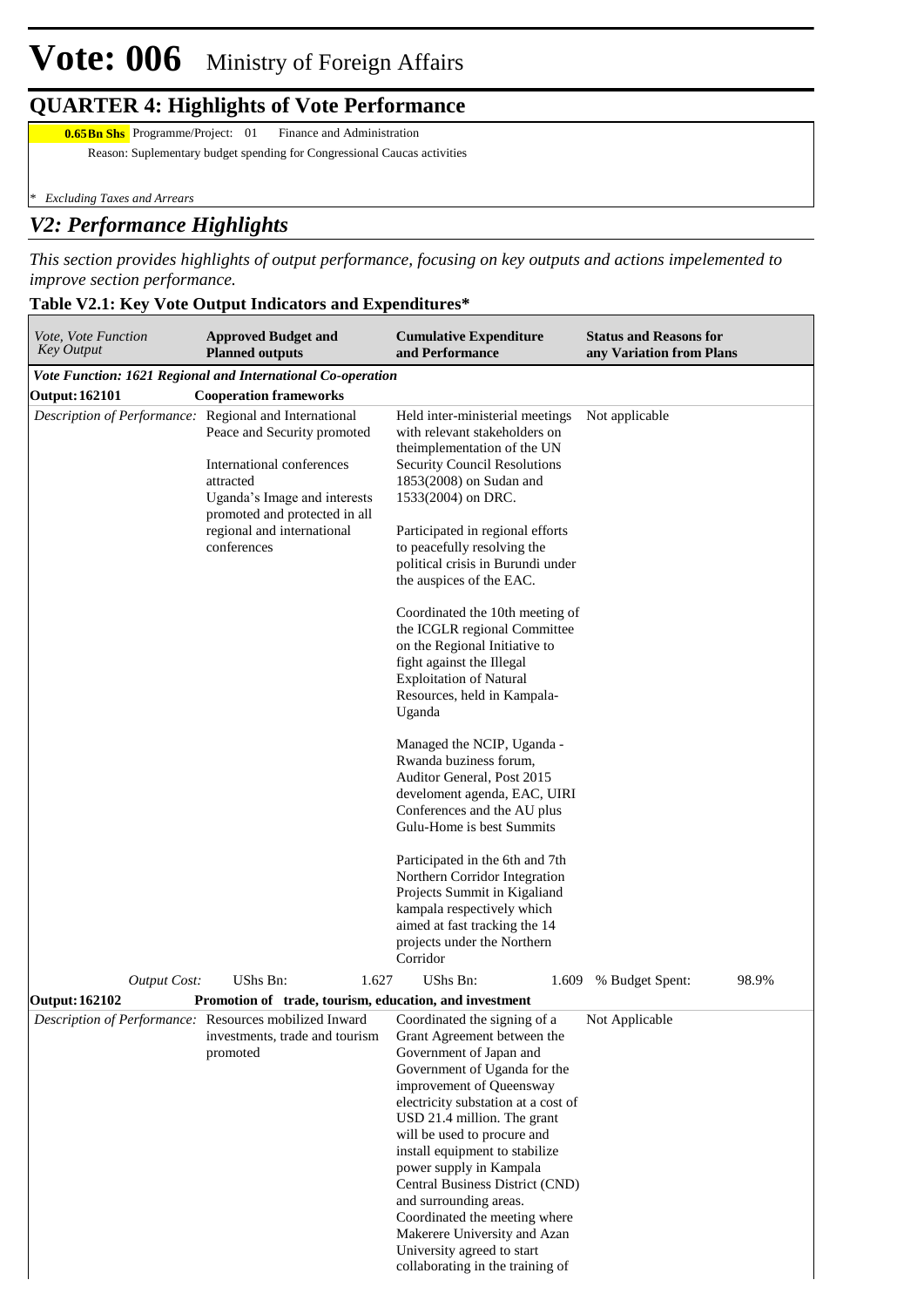### **QUARTER 4: Highlights of Vote Performance**

| Vote, Vote Function<br><b>Key Output</b> | <b>Approved Budget and</b><br><b>Planned outputs</b> | <b>Cumulative Expenditure</b><br>and Performance                                                                                                                                                                                                                                                                                                                                                                                                                                                                                                         | <b>Status and Reasons for</b><br>any Variation from Plans |
|------------------------------------------|------------------------------------------------------|----------------------------------------------------------------------------------------------------------------------------------------------------------------------------------------------------------------------------------------------------------------------------------------------------------------------------------------------------------------------------------------------------------------------------------------------------------------------------------------------------------------------------------------------------------|-----------------------------------------------------------|
|                                          |                                                      | dentists, and opticians at<br>Makerere Medical School. Azan<br>University is also to set up a<br>specialized Dental and optical<br>treatment center at Makerere<br>University Medical School<br>Mobilized US\$1 million from<br>China/UNESCO Trust Funds;<br>these are being used to develop<br>Shimon Teacher Training<br>College and Kyambogo<br>University.                                                                                                                                                                                           |                                                           |
|                                          |                                                      | Concessional Loan Agreement<br>with China for the National<br>Transmission Backbone and e-<br>Government Infrastructure<br>Project – Phase III (\$15,39M).<br>Framework Agreement signed<br>with China on provision of<br>Concessional Loan to Uganda<br>for Upgrading and expansion of<br>the Entebbe International<br>Airport Project Phase I (\$20M).<br>Framework Agreement with<br>China on provision of<br>Concessional Loan to Uganda<br>for implementing the National<br>Transmission Backbone and e-<br>Government Project Phase III<br>(\$15M) |                                                           |
|                                          |                                                      | Agreement with China on<br>Economic and Technical<br>Cooperation on the feasibility<br>study of the Standard Gauge<br>Railway Cooperation Project<br>and Human Resource<br>Development Project (Grant aid<br>of \$16M).                                                                                                                                                                                                                                                                                                                                  |                                                           |
|                                          |                                                      | Ratified the Northern Corridor<br>Integration Projects Protocol for<br>Development and cooperation<br>of the Standard Gauge Railway.                                                                                                                                                                                                                                                                                                                                                                                                                     |                                                           |
|                                          |                                                      | Ratified the East African<br>Community Protocol on<br>Sanitary and Phyto sanitary<br>Measures                                                                                                                                                                                                                                                                                                                                                                                                                                                            |                                                           |
|                                          |                                                      | Coordinated the State visit of<br>H.E the President Yoweri K.<br>Museveni to China. It took<br>place from 27th March - 1st<br>April, 2015. During this visit,<br>several agreements were signed<br>between the two countries.<br>(Uganda and China). They<br>included:<br>- Government Concessional<br>Loan Agreement between Exim-<br>Bank of China and Ministry of<br>Finance Planning and Economic<br>Development on upgrading and<br>expansion of Entebbe<br>International Airport (\$200m)                                                          |                                                           |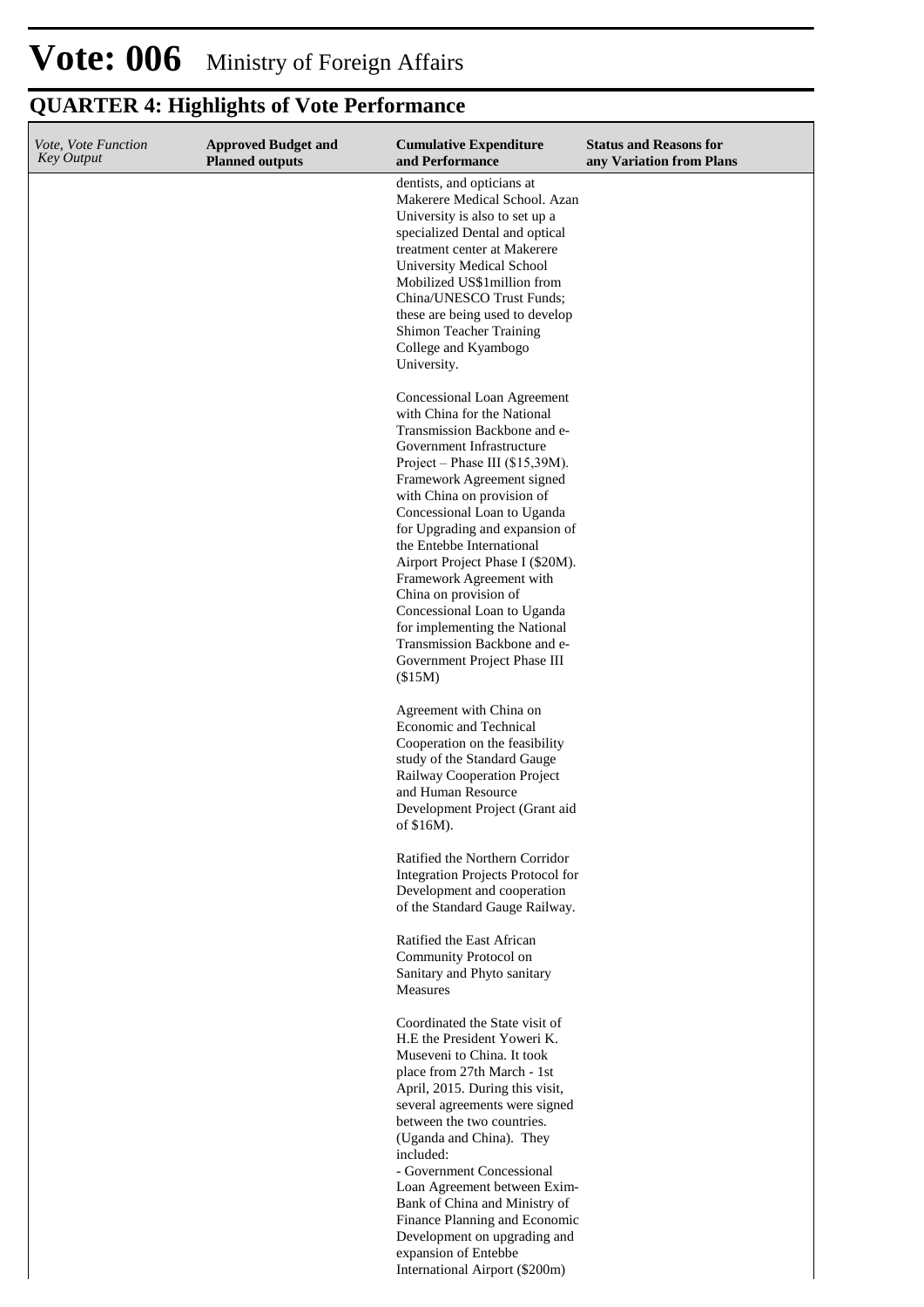# **QUARTER 4: Highlights of Vote Performance**

| Vote, Vote Function<br>Key Output                                                      | <b>Approved Budget and</b><br><b>Planned outputs</b>                                                         | <b>Cumulative Expenditure</b><br>and Performance                                                                                                                                                                                                                                                                                                                                                                                                                                                                                                                                                                                                                                                                                                                                                                                                                                                                                                                                                                                                                                                                                                                                                                                                                                                                                                                   | <b>Status and Reasons for</b><br>any Variation from Plans |
|----------------------------------------------------------------------------------------|--------------------------------------------------------------------------------------------------------------|--------------------------------------------------------------------------------------------------------------------------------------------------------------------------------------------------------------------------------------------------------------------------------------------------------------------------------------------------------------------------------------------------------------------------------------------------------------------------------------------------------------------------------------------------------------------------------------------------------------------------------------------------------------------------------------------------------------------------------------------------------------------------------------------------------------------------------------------------------------------------------------------------------------------------------------------------------------------------------------------------------------------------------------------------------------------------------------------------------------------------------------------------------------------------------------------------------------------------------------------------------------------------------------------------------------------------------------------------------------------|-----------------------------------------------------------|
|                                                                                        |                                                                                                              | - Government Concessional<br>Loan Agreement between Exim-<br>Bank of China and Ministry of<br>Finance for the Uganda<br>National Transmission<br>Backbone and e-Government<br>Infrastructure Project - Phase III<br>(\$15,39m)<br>- An agreement on the provision<br>of land by the Chinese<br>Government for the<br>construction of the premises of<br>the Uganda Consulate-General<br>in Guangzhou<br>- Framework Agreement on<br>Economic and Technical<br>Cooperation on the feasibility<br>study tour of the Standard<br>Guage Railway Cooperation<br>project and Human Resource<br>Development project (grant aid<br>of RMB Yuan 100,000,000.00)<br>- Framework agreement of<br>cooperation between China<br><b>Export and Credit Insurance</b><br>Corporation (SINOSURE) and<br>Ministry of Finance (MoFPED)<br>to expand its external financing<br>channel to support the<br>development of key fields of<br>Uganda, viz; Agriculture,<br>Industry, infrastructure<br>construction, urbanization,<br>construction<br>Coordinated the contribution of<br>four million US Dollars (USD<br>4,000,000) by Japan to UNHCR<br>Uganda for the execution of its<br>project "Addressing the basic<br>needs and services through<br>delivery of integrated primary<br>health care, primary education,<br>livelihoods and operations<br>support services to Congolese |                                                           |
|                                                                                        |                                                                                                              | and South Sudanese newly<br>arrived refugees in Uganda."                                                                                                                                                                                                                                                                                                                                                                                                                                                                                                                                                                                                                                                                                                                                                                                                                                                                                                                                                                                                                                                                                                                                                                                                                                                                                                           |                                                           |
| Performance Indicators:<br>Number of tourism                                           |                                                                                                              | 7                                                                                                                                                                                                                                                                                                                                                                                                                                                                                                                                                                                                                                                                                                                                                                                                                                                                                                                                                                                                                                                                                                                                                                                                                                                                                                                                                                  |                                                           |
| promotional engagements<br>held                                                        |                                                                                                              |                                                                                                                                                                                                                                                                                                                                                                                                                                                                                                                                                                                                                                                                                                                                                                                                                                                                                                                                                                                                                                                                                                                                                                                                                                                                                                                                                                    |                                                           |
| <b>Output Cost:</b>                                                                    | UShs Bn:                                                                                                     | UShs Bn:<br>0.657<br>0.652                                                                                                                                                                                                                                                                                                                                                                                                                                                                                                                                                                                                                                                                                                                                                                                                                                                                                                                                                                                                                                                                                                                                                                                                                                                                                                                                         | 99.2%<br>% Budget Spent:                                  |
| <b>Vote Function Cost</b><br><b>Vote Function: 1622 Protocol and Consular Services</b> | <b>UShs Bn:</b>                                                                                              | 4.374 UShs Bn:                                                                                                                                                                                                                                                                                                                                                                                                                                                                                                                                                                                                                                                                                                                                                                                                                                                                                                                                                                                                                                                                                                                                                                                                                                                                                                                                                     | 147.4%<br>6.445 % Budget Spent:                           |
| <b>Output: 162202</b>                                                                  | consular services provided                                                                                   |                                                                                                                                                                                                                                                                                                                                                                                                                                                                                                                                                                                                                                                                                                                                                                                                                                                                                                                                                                                                                                                                                                                                                                                                                                                                                                                                                                    |                                                           |
|                                                                                        | Description of Performance: Protocol Services up to state<br>level provided<br>International Conferences and | Provided protocol Services<br>during Independence day<br>celebrations, Diplomats census<br>briefing, African Day of                                                                                                                                                                                                                                                                                                                                                                                                                                                                                                                                                                                                                                                                                                                                                                                                                                                                                                                                                                                                                                                                                                                                                                                                                                                | No variation                                              |
|                                                                                        | State ceremonies managed<br>Visa and passport applications<br>processed.                                     | Decentralisation, World AIDS<br>day, National Youth day<br>celebrations, NRM Anniversary<br>day, Tarehe Sita, Budget<br>Speech, State of Nations                                                                                                                                                                                                                                                                                                                                                                                                                                                                                                                                                                                                                                                                                                                                                                                                                                                                                                                                                                                                                                                                                                                                                                                                                   |                                                           |
|                                                                                        | Cases / disputes of Ugandans                                                                                 | Adress, Heros day and Womens                                                                                                                                                                                                                                                                                                                                                                                                                                                                                                                                                                                                                                                                                                                                                                                                                                                                                                                                                                                                                                                                                                                                                                                                                                                                                                                                       |                                                           |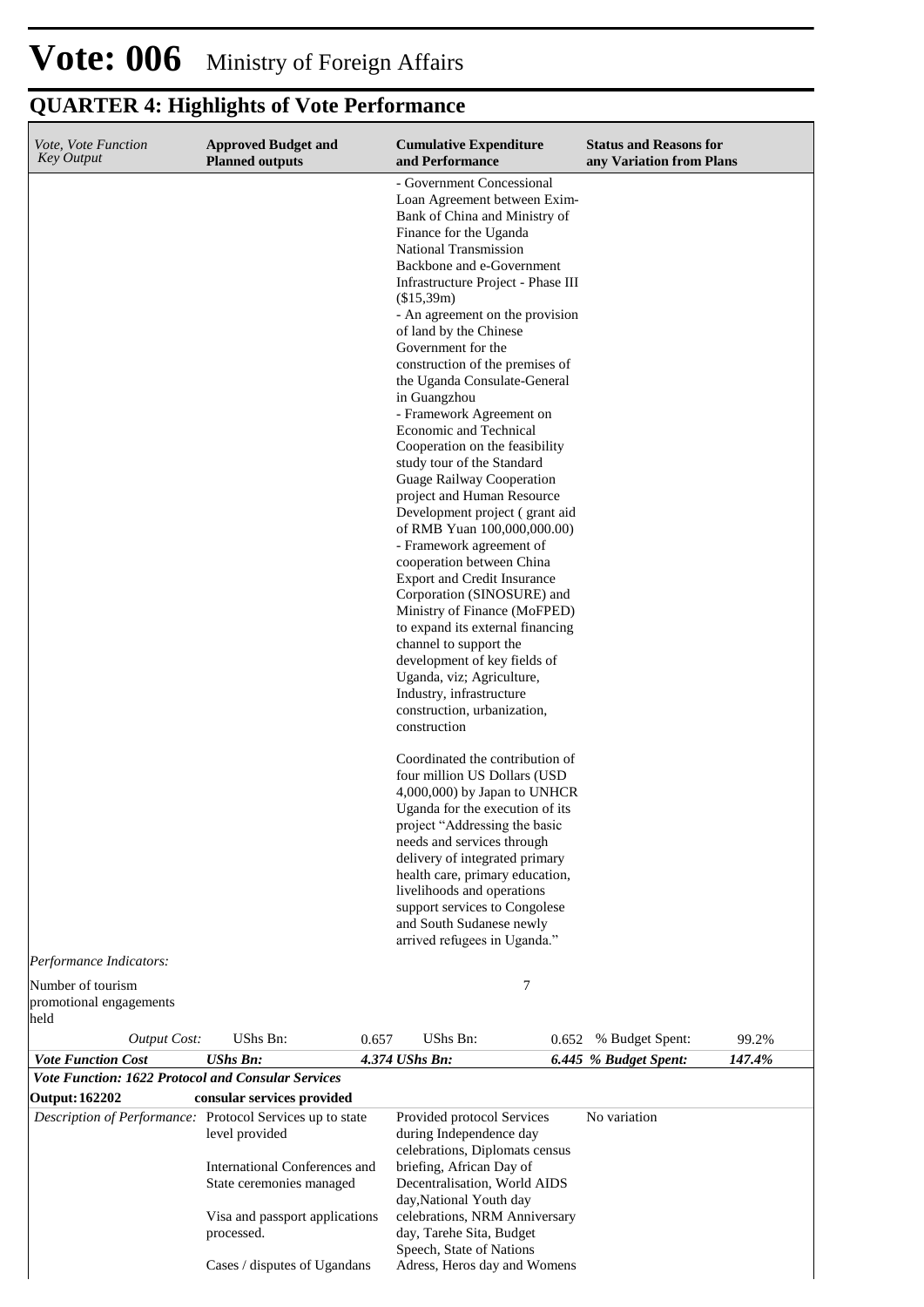| <i>Vote, Vote Function</i><br><b>Key Output</b>           | <b>Approved Budget and</b><br><b>Planned outputs</b> | <b>Cumulative Expenditure</b><br>and Performance                                                                                                                                                                                                                                                                                                                                                                                                                                                                                                        | <b>Status and Reasons for</b><br>any Variation from Plans |        |  |
|-----------------------------------------------------------|------------------------------------------------------|---------------------------------------------------------------------------------------------------------------------------------------------------------------------------------------------------------------------------------------------------------------------------------------------------------------------------------------------------------------------------------------------------------------------------------------------------------------------------------------------------------------------------------------------------------|-----------------------------------------------------------|--------|--|
|                                                           | abroad handled                                       | day                                                                                                                                                                                                                                                                                                                                                                                                                                                                                                                                                     |                                                           |        |  |
|                                                           |                                                      | Managed the NCIP, Uganda -<br>Rwanda buziness forum,<br>Auditor General, Post 2015<br>develoment agenda, EAC and<br><b>UIRI</b> Conferences.                                                                                                                                                                                                                                                                                                                                                                                                            |                                                           |        |  |
|                                                           |                                                      | Liaised with the Ministry of<br>Internal Affairs in the<br>verification of the citizenship of<br>one, Mr. Lukakamwa Bryan<br>who was detained in Beijing.<br>Facilitated the repatriation of:<br>the bodies of Mr. Ronald<br>Kulubya (Japan), Mr. Denis<br>Lutwama (USA: son of Justice<br>Kasule of the High Court) and<br>Ms Jauhara Namugenyi<br>(U.A.E); several other victims<br>of trafficking from UAE,<br>Malaysia and Saudi Arabia; and<br>the 3 prisoners and seven year<br>old child of one of the female<br>prisoners (from the Republic of |                                                           |        |  |
| Performance Indicators:                                   |                                                      |                                                                                                                                                                                                                                                                                                                                                                                                                                                                                                                                                         |                                                           |        |  |
| Number of Investment<br>promotional engagements<br>held   |                                                      | 10                                                                                                                                                                                                                                                                                                                                                                                                                                                                                                                                                      |                                                           |        |  |
| Number of scholarships<br>secured                         |                                                      | 258                                                                                                                                                                                                                                                                                                                                                                                                                                                                                                                                                     |                                                           |        |  |
| <b>Output Cost:</b>                                       | UShs Bn:                                             | 0.063<br><b>UShs Bn:</b>                                                                                                                                                                                                                                                                                                                                                                                                                                                                                                                                | % Budget Spent:<br>0.060                                  | 96.2%  |  |
| <b>Vote Function Cost</b>                                 | <b>UShs Bn:</b>                                      | $0.533$ UShs Bn:                                                                                                                                                                                                                                                                                                                                                                                                                                                                                                                                        | 0.522 % Budget Spent:                                     | 97.8%  |  |
| Vote Function: 1649 Policy, Planning and Support Services |                                                      |                                                                                                                                                                                                                                                                                                                                                                                                                                                                                                                                                         |                                                           |        |  |
| <b>Vote Function Cost</b>                                 | <b>UShs Bn:</b>                                      | 14.998 UShs Bn:                                                                                                                                                                                                                                                                                                                                                                                                                                                                                                                                         | 15.811 % Budget Spent:                                    | 105.4% |  |
| <b>Cost of Vote Services:</b>                             | UShs Bn:                                             | 19.905 UShs Bn:                                                                                                                                                                                                                                                                                                                                                                                                                                                                                                                                         | <b>22.778</b> % Budget Spent:                             | 114.4% |  |

**QUARTER 4: Highlights of Vote Performance**

*\* Excluding Taxes and Arrears*

The Ministry of Foreign Affairs, under her strategic objectives, achieved the following in the FY 2014/15:

Promotion of Regional and International Peace and Security

Uganda continued to actively participate in finding African led solutions to African problems more particularly to the peace and security challenges facing the Continent. In this respect the following were achieved:

Lobbied and secured additional resources; both human and financial from the AU and the UN system to support AMISOM. As result the people of Somalia have more hope for peace today than in the previous years.

Prepared a Policy input to the AU position paper on the UN Security Council Reform. The Paper later became a working document for the AU Ministerial delegations consulting with the five Permanent members of the Security Council on UN Reform. Ugandan and Zambian Foreign Ministers constituted the AU Ministerial delegation that went to China to lobby Chinese Government support in respect of Africa's concerns and interests in reform of the UN Security Council.

Developed National Policy Positions that effectively defended baseless accusations against Uganda made by the UN Groups of Experts on the DRC, Central African Republic, Libya, Sudan and Somalia.

Uganda actively participated in the African Union efforts to establish the African Rapid Response Mechanism to augment the African Stand-by force yet to be fully operational. The African capacity for Immediate Response to crises is now ready for deployment as and when called upon. Uganda has contributed a fully equipped battalion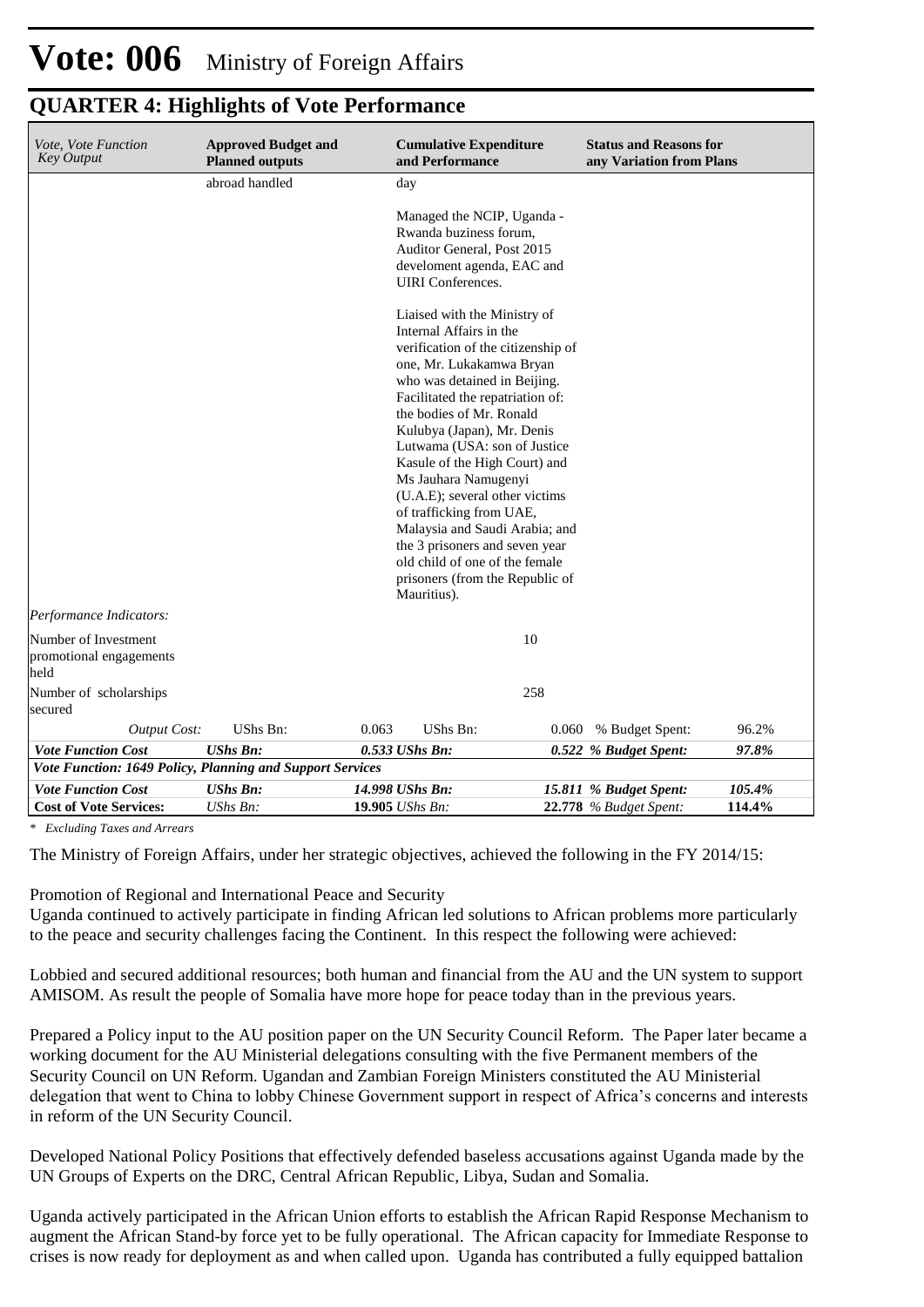### **QUARTER 4: Highlights of Vote Performance**

to this facility.

Within the International Conference of the Great Lakes Region Uganda continues to support efforts geared towards addressing peace, security and stability in Eastern DRC. The first phase of repatriation of the EX-M23 rebels took place and Government encourages the DRC Government to fully implement the Nairobi Declarations that resulted from the Kampala Dialogue between the Government of DRC and the Ex-M23 rebels.

Continued to stabilise South Sudan which has enabled the IGAD led peace process to hold to date. Increasingly, Uganda's critical role in the peace process of South Sudan is being recognised by many including the Troika (USA, United Kingdom and Norway) and other partners.

The situation in Central African Republic remains of concern to Uganda, Africa and the International Community. Uganda is ready to play her role in efforts for the African Union and the United Nations. We have continued to work with the African Union, the USA and the authorities of the Central African Republic on the issue of liquidation of the Lord's Resistance Army. Our efforts are yielding promising results.

Coordinated the signing of the MoUs on border demarcation between Uganda and Kenya, Uganda and South Sudan, and Uganda and DRC whose outcome will result in the border demarcation that enhances peaceful coexistence and increased trade relations.

Issued a press release in respect of the visit of the president of the Republic of South Sudan to Uganda and Phase II of the IGAD led South Sudan Peace Talks in Addis Ababa. Organized a press briefing addressed by Hon. Asuman Kiyingi on the current relations between Uganda and South Sudan. Publicized the outcomes of the visit by Hon. Asuman Kiyingi to South Sudan to find a lasting solution to the border demarcation dispute and expulsion of foreigners in South Sudan

Participated in the Expert Meeting on Conflict and Development in the Great Lakes Region organized by ECA. Drafted policy responses on UN Group of Experts on DRC, Sudan and CAR. Coordinated and participated in border meetings with officials of the DRC government to diffuse tensions along the common border in Vurra. (12-13 June 2015)

Participated in a meeting between H.E the President of the Republic of Uganda and the commander of AFRICOM at State House Entebbe on 30th October 2014. Report on issues were discussed; LRA, Somalia, S. Sudan, Boko Haram of Nigeria and Marburg in W.Africa prepared.

Contributed to addressing the security and humanitarian situation in the Great Lakes Region, with special focus on Burundi, South Sudan, Central Africa Republic and the DRC during the ICGLR Extraordinary Summit held on 18 May 2015 in Luanda, Angola

Participated in the ICGLR meeting on IDP's and Refugee Land and Property Rights in Nairobi from 21-23 April 2015, within the context of implementing the ICGLR Pact on Security, Stability and Development in the Great Lakes Region.

Participated in negotiations aimed at concluding a Treaty for institutionalising the Greater Virunga Transboundary Collaboration (GVTC), held in Kigali, Rwanda on 13-14 May 2015.

Participated in regional efforts to peacefully resolving the political crisis in Burundi under the auspices of the EAC.

Coordinated and participated in border meetings with officials of the DRC government to diffuse tensions along the common border in Vurra. (12-13 June 2015)

Participated in the Anti-Money Laundering and Terrorism Workshop, Kampala, 16th - 18th June, 2015 where it was agreed to amend the Anti-Terrorism Act to conform to the UN Resolution 1267

Convened meetings of stakeholders to prepare responses to issues raised by the UN Security Council Panel of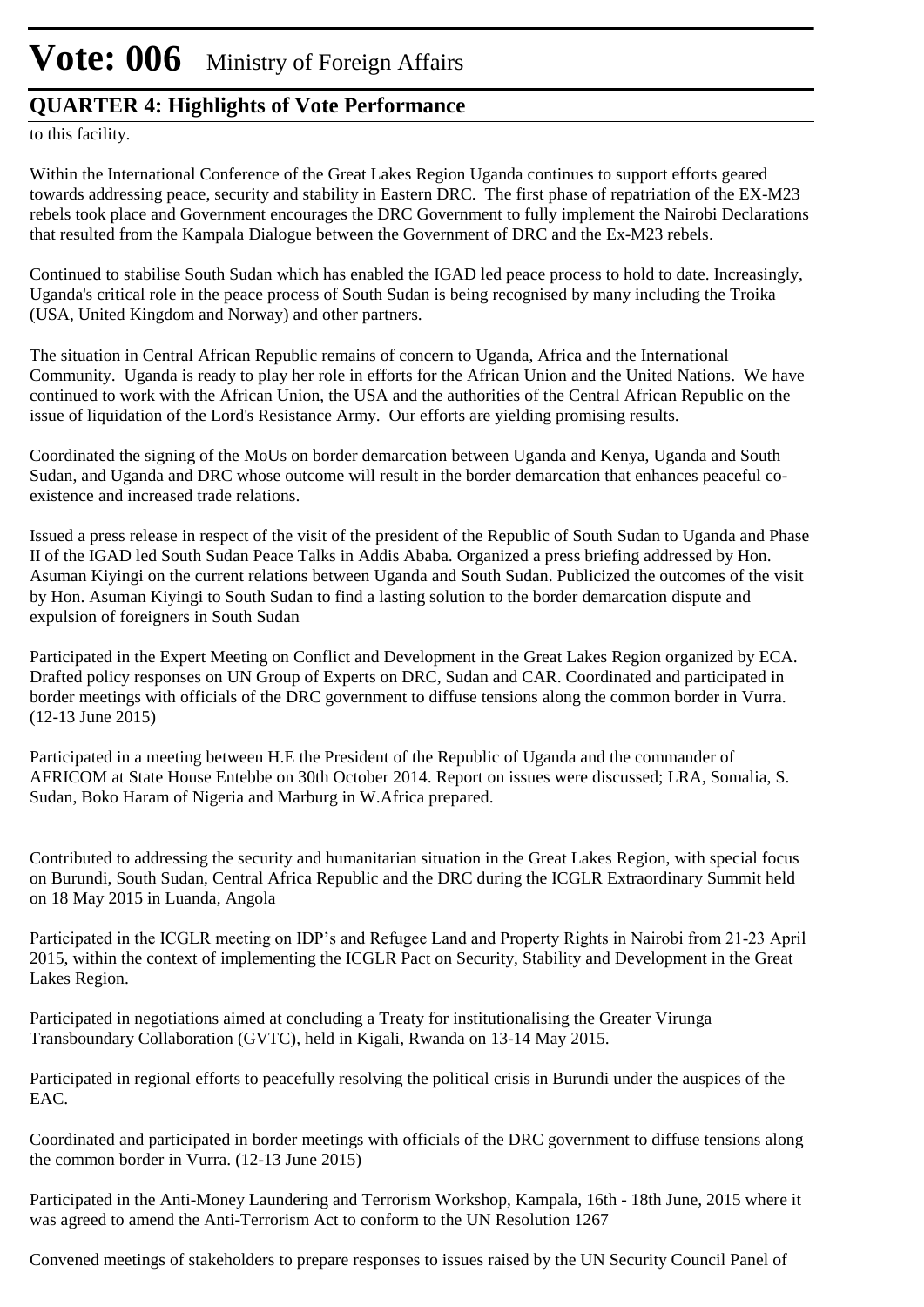### **QUARTER 4: Highlights of Vote Performance**

Experts on Libya and for initial visit of Panel of Experts on South Sudan.

Coordinated the Visit to Uganda of Japanese special Envoy, H.E. Mr. Masaharu Kohno, whose main area of interest was the reform of the United Nations Security Council, June 2015.

#### Regional Integration

Hosted the 7th Northern Corridor Integration Projects Summit where the Standard Gauge Railway Development in Uganda was launched by the Heads of State of Uganda, Rwanda, South Sudan and a representative of the President of Kenya. The Summit also issued a directive for Ministers to resolve the issue of Uganda Sugar, ARVs and Anti-malarial Drug exports to Kenya which had stalled for some time. The Heads of State directed fast tracking of the 14 projects which include: Standard Gauge Railway Development, Information Communication Technology, Oil Refinery Development, Political Federation, Power Generation, Transmission and Interconnectivity, Crude and Refined Oil Pipeline Development, Human Resource Capacity Building, Commodity Exchange, Land Cluster for availing special corridors (way leaves) for NCIP, Immigration, Tourism, Trade, Labour and Services , Single Customs Territory, Defence Cooperation, Peace and Security Cooperation and Airspace Management.

As a result of NCIP Summit initiative, positive results have emerged such as:

-Operationalization of One Net Work Area in Uganda, Kenya, Rwanda and South Sudan where tremendous cost reduction on roaming voice calls have resulted.

-Granting 5th Freedom Traffic rights along Entebbe-Nairobi-Entebbe route which enhanced competitiveness among Regional Airlines resulting into air tickets cost reduction by 60%.

-Expeditious movement of cargo from Mombasa to transit countries, through use of electronic cargo tracking, use of a single bond instead of multiple one, use of one Agent for clearing and forwarding and removal of Non-Tariff Barriers (NTBs)

-Issuance of East African Tourist Visas by Kenya, Rwanda and Uganda, resulting into increased flow of Tourists in the region and resultant revenues generated to tourist operators and government agencies.

-Enhancement of free movement of people by use of National Identity Cards instead of the costly National Passports

Uganda actively participated in the 6th session of the joint permanent Commission between Uganda and DRC in August 2014, whose outcome was the signing of various MoUs that promote our bilateral relations and promote of our trade relations with DRC.

Uganda and all other partner states of the East African Community ratified the Monetary Union protocol and deposited the instruments of ratification with the secretariat of the community and are now in the process of establishing institutions to implement the EAMU.

Participated in the negotiations of the EAC protocol on immunities and Privileges for its organs and institutions.

Ratified the Northern Corridor Integration Projects Protocol Development and cooperation of the Standard Gauge Railway ratified

Ratified the East African Community Protocol on Sanitary and Phytosanitary Measures

Ratified Protocol on protection and Promotion of the Diversity of Cultural expression.

Engaged in multi-Sectoral consultations organized by Ministry of EAC Affairs on the implementation of the common market protocol, and political federation.

At the UN level, the ministry formulated positions on Sustainable Development Goals through the office of the President of the General Assembly; a position held by Uganda.

Promotion of Uganda's Exports, Inward Direct Foreign Investments (FDI), Tourism and Technology Transfer. The Ministry continued to promote economic and commercial diplomacy in the areas of trade, tourism,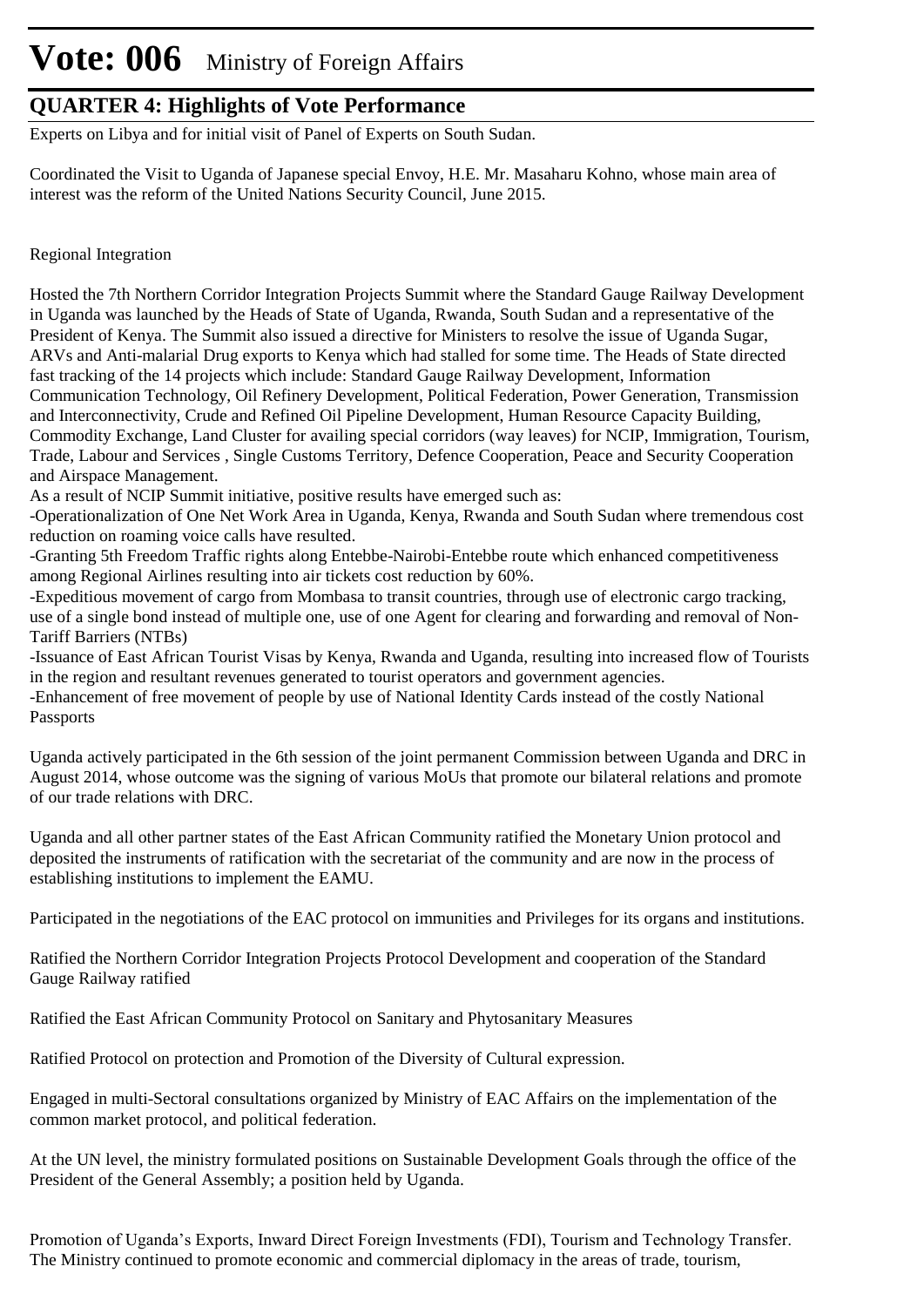### **QUARTER 4: Highlights of Vote Performance**

investment and technology transfer.

Successfully coordinated the preparation of sustainable development goals and post 2015 development agenda country positions.

Developed technical policy briefs in the seven priority areas of the president of the UN General Assembly.

Provided relevant foreign policy inputs, briefs, reports and position papers to Uganda delegations to various regional and international conferences including UN General Assembly, WTO, EU–Africa Summit, US–Africa Summit, Post 2015 Development Agenda and Climate Change.

Successfully initiated and coordinated development of the National Policy paper in response to concerns raised by the EU on some of Uganda's exports to the EU market.

Coordinated the visit of the Corporate Council on Africa (CCA) on a Trade and Investment Mission to Uganda, from 5th – 9th December 2014. The success of the Trade Mission has enabled prospective US investors to make initial contact with Uganda authorities to facilitate the implementation of their investments.

Drafted and exchanged a Memorandum of Understanding between the Ministries of Foreign Affairs / External Relations of Uganda and Brazil, on Institutional Cooperation, Training and Scholarships, where Uganda is expected to benefit from offers of scholarships and training once the Memorandum is signed. In addition, the Ministry also undertook a review of bilateral relations between Uganda and Brazil, producing a Concept Paper on the Enhancement of Bilateral Relations, which is expected to culminate in the opening of a Uganda Mission in Brazil.

Continued to support trade and trade relations with South Sudan and engaged South Sudan government on the issue of unpaid Ugandan traders who supplied various goods and services to South Sudan. The engagement led to H.E President Silva Kiir directing the relevant authorities in South Sudan to effect payments to verified claimants.

Organised a trade, tourism and investment Expo in Guangzhou to promote Uganda's potential.

Initiated the signing of a Memorandum of Understanding (MoU) between Makerere University Business School and Shenyang University, China which will allow MUBS to teach Chinese courses and the establishment of a Confucius Institute at MUBS.

Negotiated the signing of the WTO Trade Facilitation Agreement which among others, will speed up custom procedures, make trade cheaper and faster.

Effectively represented the Ministry in all litigations.

Facilitated the negotiations and signing of an MoU between; Makerere and Azan Universities of Iran; and Makerere University Kampala and the People's Friendship University of Russia.

Agreed with the OIC Secretary General on harmonization of production, processing and export of commonly produced products, poverty alleviation, better credit facilities for Cotton production, holding regular investment and business conferences and information sharing on investments among OIC member states.

Coordinated the participation of Uganda in the US–Africa Leaders' Summit in Washington DC, in August 2014; including preparation of National Statement and the relevant Cabinet paper.

Negotiated extension of a deadline on a call for proposals for improving the competitiveness and sustainability of the Africa Cotton Sectors from the ACP Secretariat. Deadline on the call for proposals extended from May 23rd 2014 to September 23rd 2014. The Cotton Development Organization submitted application for a grant.

Coordinated the acquisition of a Grant of RMB 100.0million from China to the Ugandan Government to enable the Government conduct a Feasibility study on the Standard Gauge Railway under the Ministry of Works and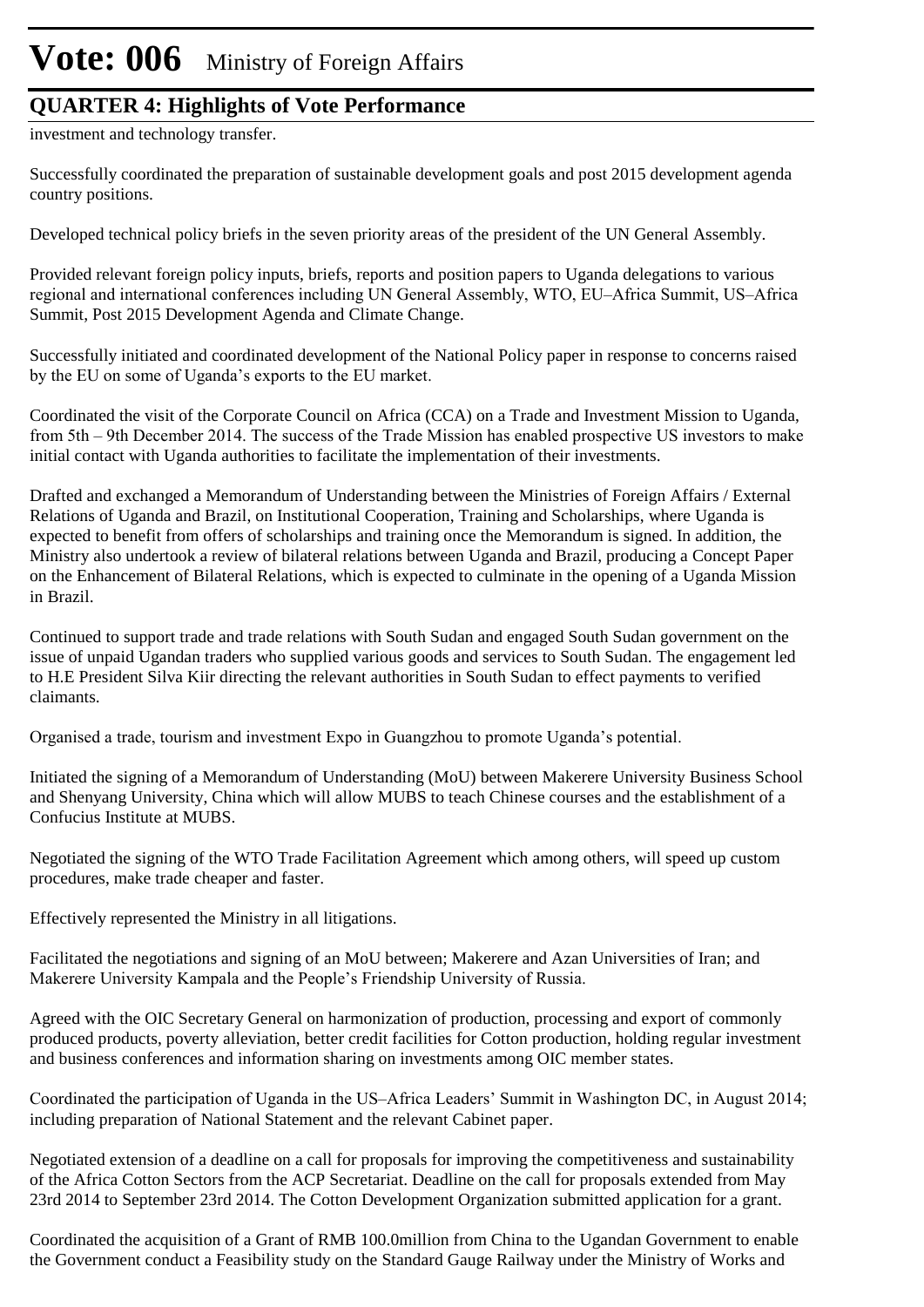### **QUARTER 4: Highlights of Vote Performance**

Transport.

Coordinated Uganda's participation in the 60th Anniversary of the New Asian-African Conference and the 10th Anniversary of the Asia-African Strategic Partnership, held in Indonesia in April 2015. The Vice President of Uganda, Hon. Edward Ssekandi led the delegation. In relation to the above, the Asian Africa Smart City Summit 2015, Bandung was also held. The objective of the meeting was to enhance cooperation between city governments, particularly dealing with the challenges faced and to also share experiences and best practices on urban problems of these regions.

Coordinated the drafting of the Memorandum of Understanding on Trade and Investment between Uganda and Vietnam. The MOU aims at formalizing and consolidating the economic partnership between the two countries.

Coordinated the visit of the Minister of Education, Hon. Jessica A. to Beijing, Xian and Shenyang, China in October 2014 to pursue partnership arrangements with Shenyang University and to attend the annual conference of Ugandan students in China held at Xian.

Coordinated the visit of a 17-person agricultural delegation, led by the Deputy Director-General of China Sichuan Provincial Department of Agriculture which took place between July-August 2014.

Coordinated the visit of two rice cultivation technicians from China to assist in capacity building in the Agricultural sector.

Coordinated the State visit of H.E the President Yoweri K. Museveni to China. It took place from 27th March - 1st April, 2015. During this visit, several agreements were signed between the two countries. (Uganda and China). They included:

- Government Concessional Loan Agreement between Exim-Bank of China and Ministry of Finance Planning and Economic Development on upgrading and expansion of Entebbe International Airport (\$200m)

- Government Concessional Loan Agreement between Exim-Bank of China and Ministry of Finance for the

Uganda National Transmission Backbone and e-Government Infrastructure Project - Phase III (\$15,39m) - An agreement on the provision of land by the Chinese Government for the construction of the premises of the

Uganda Consulate-General in Guangzhou

- Framework Agreement on Economic and Technical Cooperation on the feasibility study tour of the Standard Guage Railway Cooperation project and Human Resource Development project ( grant aid of RMB Yuan 100,000,000.00)

- Framework agreement of cooperation between China Export and Credit Insurance Corporation (SINOSURE) and Ministry of Finance (MoFPED) to expand its external financing channel to support the development of key fields of Uganda, viz; Agriculture, Industry, infrastructure construction, urbanization, construction

The following trainings were secured:

-Secured additional training programmes in Japan for Ugandans including the African Business Education (ABE) Initiative, the Republic of Korea for Ugandans and Signapore

-Secured short term and long term training programmes for Ugandans in India.

-Secured training opportunities under the Australia Awards 2014/15 Africa Fellowships for Ugandans in Australia.

-Sourced and processed scholarships for training programmes for Ugandans in Malaysia.

-Secured training opportunities in Thailand for Ugandans.

-Secured training opportunities in New Zealand for Ugandans under the Commonwealth Scholarships Programme (NEW).

Coordinated the training for short term and long term training programmes in India, Japan, New Zealand, the Republic of Korea under KOICA, Singapore, Thailand and China, Malaysia, Indonesia,

Coordinated the Exchange of Notes and other Documents for Kampala Flyover Construction and Road Upgrading Project with the Embassy of Japan in Uganda.

Coordinated the Japanese Cultural Grant Aid for Supply of printing and binding press Equipment to Makerere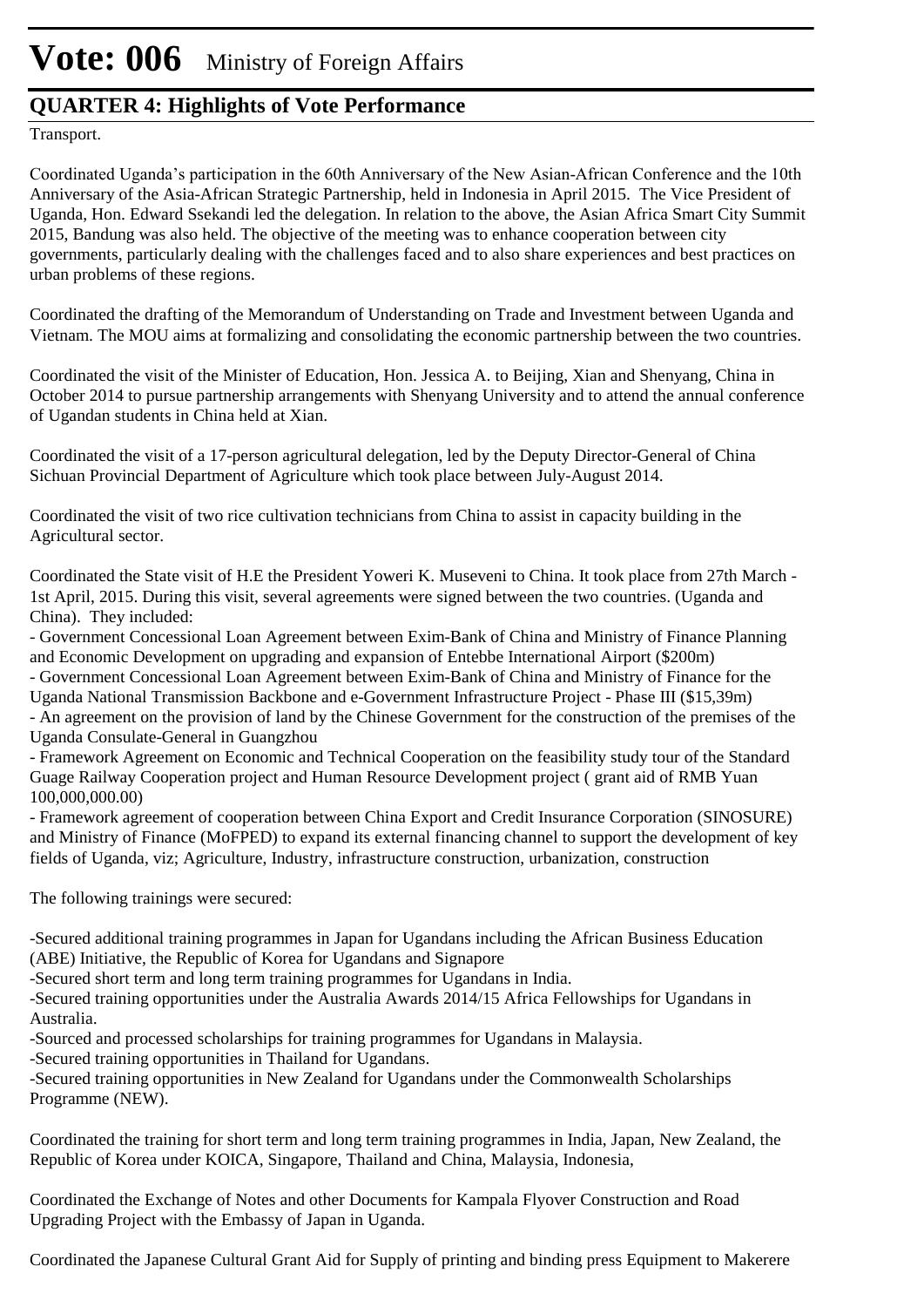#### **QUARTER 4: Highlights of Vote Performance**

University

Coordinated the process of acquiring construction equipment from Japan for roads and valley dams. Also coordinated the arrival and dispatch of Japanese Volunteers to various parts of the country.

Coordinated the signing of the MOU on the dispatch of Korean Government sponsored volunteer teachers from the Republic of Korea to Uganda. This MOU was signed on11 July 2014 by Amb. Lee Byung-Hyun on behalf of the National Institute for International Education and Ms Doreen Katusiime on behalf of the Ministry of Education and Sports, Uganda.

Participated in the ground breaking ceremony/ launch of the Soroti Fruit Processing Factory being sponsored by Republic of Korea on 18th September 2014.The function was presided over by the President of Uganda.

Mobilisation of Bilateral and Multilateral Resources for Development

Coordinated the signing of a Grant Agreement between the Government of Japan and Government of Uganda for the improvement of Queensway electricity substation at a cost of USD 21.4 million. The grant will be used to procure and install equipment to stabilize power supply in Kampala Central Business District (CBD) and surrounding areas.

Coordinated the contribution of four million US Dollars (USD 4,000,000) by Japan to UNHCR Uganda for the execution of its project "Addressing the basic needs and services through delivery of integrated primary health care, primary education, livelihoods and operations support services to Congolese and South Sudanese newly arrived refugees in Uganda."

Coordinated the signing of the MOU on the dispatch of Korean Government sponsored volunteer teachers from the Republic of Korea to Uganda. This MOU was signed on 11th July 2014 by Amb. Lee Byung-Hyun on behalf of the National Institute for International Education and Ms Doreen Katusiime on behalf of the Ministry of Education and Sports, Uganda.

Lobbied Sweden to allocate Uganda \$200m in their new Development Strategy for 2014-2018.

Mobilized US\$1million from China/UNESCO Trust Funds; these are being used to develop Shimon Teacher Training College and Kyambogo University.

Facilitated the signing of an OFID loan agreement for rehabilitation and expansion of Yumbe and Kayunga hospitals worth US \$ 15m.

Mobilised 1.4million Euros from Italy for construction of staff houses in Karamoja Health Centres.

Mobilized Uganda Ushs 1.8b from development partners for supporting the development of Uganda National Human rights Action Plan.

Coordinated the signing of an MOU between Uganda and Italy in which two ultrasound machines were offered to Uganda.

Promotion of Regional and International Law and Commitments and ensure reporting obligations on International Treaties and Conventions

 Coordinated the preparation of the fifth Country Report on the status of implementation of the African Charter on Human and Peoples' rights to be presented to the 56th ordinary session due to take place from 21st April to 7th may, 2015 in Banjul, Gambia.

Coordinated preparation of an Interim Report on follow up of the implementation of recommendations made by the UN Human Rights Council in respect of the Universal Periodic Review of Uganda human rights situation. The Ministry subsequently led the Uganda delegation to the 28th session of the UN Human Rights Council that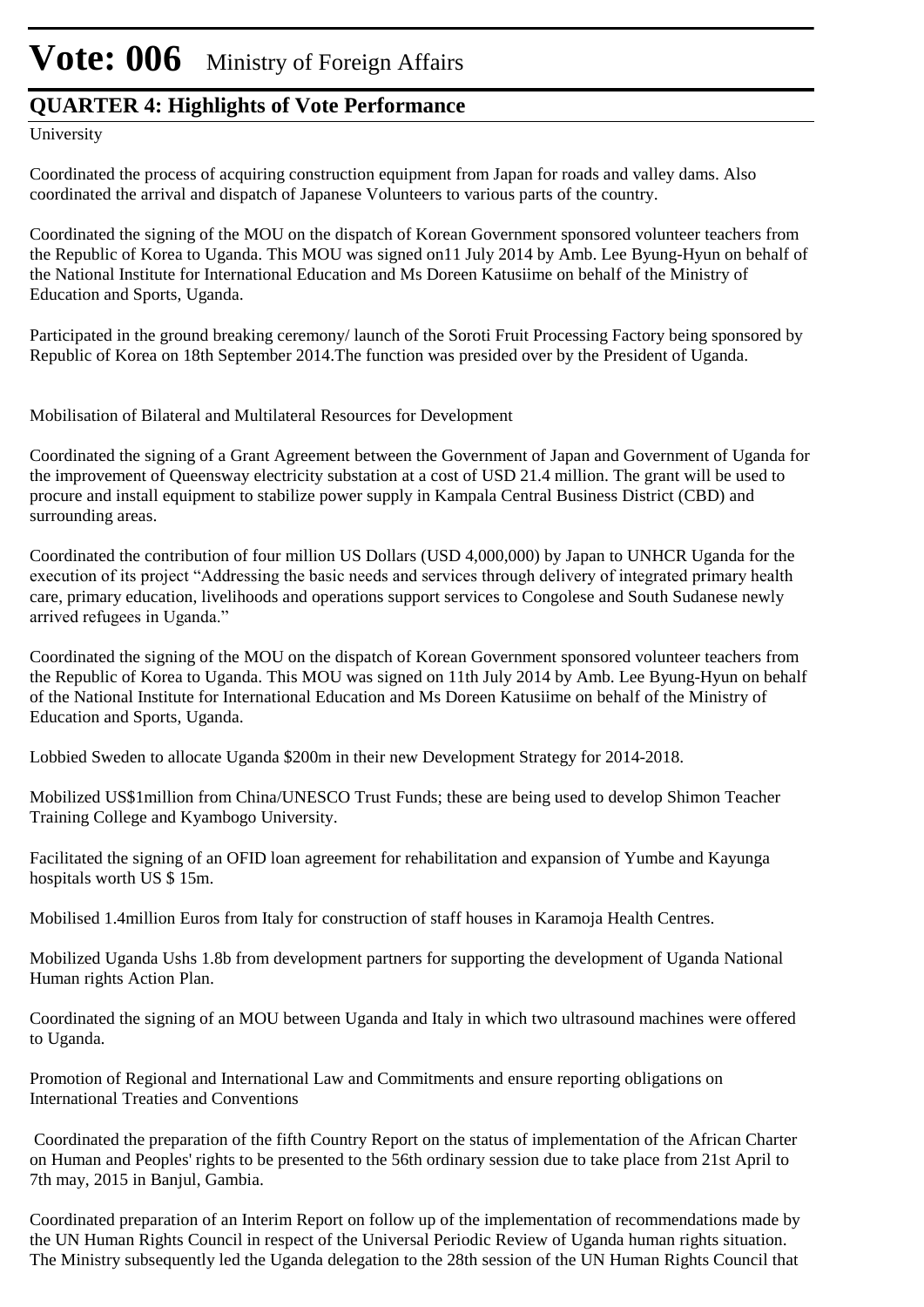### **QUARTER 4: Highlights of Vote Performance**

took place in Geneva in March 2015 which received and considered Uganda's Interim Report.

Successfully organized seven human rights regional workshops on the development of Human Rights National Action plan convened in Entebbe, Jinja, Mbale, Mbarara, Fortportal, Gulu and Arua.

Mobilization and Empowerment of Diaspora for Development

Attended the launch of the Uganda Nordic Diaspora Investment Initiative in Gothenburg and the Uganda Business Forum in Stockholm. The Ugandan Diaspora community in the Nordics was sensitised about investing in Government securities, the progress made with the Diaspora Policy document and addressed the various concerns raised by the Diaspora community.

Held together with the UIA, UNDP & BOU the 7th Diaspora "Home is best" Summit that took place in Gulu. The summit attracted over 350 participants with a good turn up of Ugandans from the Nordic countries, the United Kingdom, South Africa, Botswana and North America and was able to showcase Northern Uganda as a viable and safe location to invest. It also presented success stories of Diaspora investment and untapped vast business opportunities.

The Ministry participated in the UNAA Diaspora Convention in the United States of America, where the Diaspora met with the Hon. Prime Minister and other government officials and exchanged ideas and information on investment in Uganda. In addition, the Ministry participated in the London Diaspora Convention. Interactive sessions were held with the Ugandan Diaspora in UK on investment and tourism opportunities in Uganda.

Participated in the Ad hoc working group on the Durban Platform for Enhanced Action at the United Nations Climate conference in Bonn. Parties adopted a streamlined, consolidated options and paragraphs within the Geneva negotiating text to guide further discussions for the Paris 2015 Agreement on climate change. Negotiated and produced a report on Climate Change

Cleared 10 MoUs for signing.

-MOU between Uganda and China on the Consulate General of Uganda in Guangzhou;

-MOU on the establishment of the Uganda – Russia Intergovernmental Commission on Economic, Scientific and Technical Cooperation;

-MOU between the Embassy of Uganda in Saudi Arabia and SAMAOC Trading Services Establishment in the kingdom of Saudi Arabia on representation and service agreement;

-MOU on Government Concessional Loan Agreement on Uganda Upgrading and Expanding of the Entebbe International Airport phase 1 project;

-MOU on the Government concessional Loan Agreement on Uganda National Transmission Backbone and E-Government Infrastructure Project – phase II;

-Cooperation Agreement between China Export & Credit insurance Corporation (SINOSURE) and Ministry of Finance, Planning and Economic Development of Uganda;

-MOU on Regular Diplomatic Consultations between Uganda and South Africa;

-Technical Agreement between Uganda and Trinidad and Tobago for the recruitment and employment of Health Workers;

-Framework Agreement between Uganda and Somalia;

-MOU between the Belgo-luxemburge Economic Union and Uganda

-Coordinated the signing of Memorandum of Understanding (MOU) between Uganda and South Sudan on 18th June 2015, to facilitate the secondment of 42 public servants under the IGAD Capacity Building Program to South Sudan.

-Coordinated the Ministry's Participation in the Arms Trade Treaty Meeting, held in Addis Ababa 25th – 26th June 2015 aimed at Regulating Illegal Cross Border Trade in Illegal Arms

Bilateral Agreements drafted.

-Approvals for health service providers from health facilities to be recruited and employed on a contract of two years in Trinidad and Tobago

-Mutual Non-disclosure Agreement between MOFA and DATANET.COM LLC;

-Draft Land Agreement between Uganda and the United Nations Development Programme.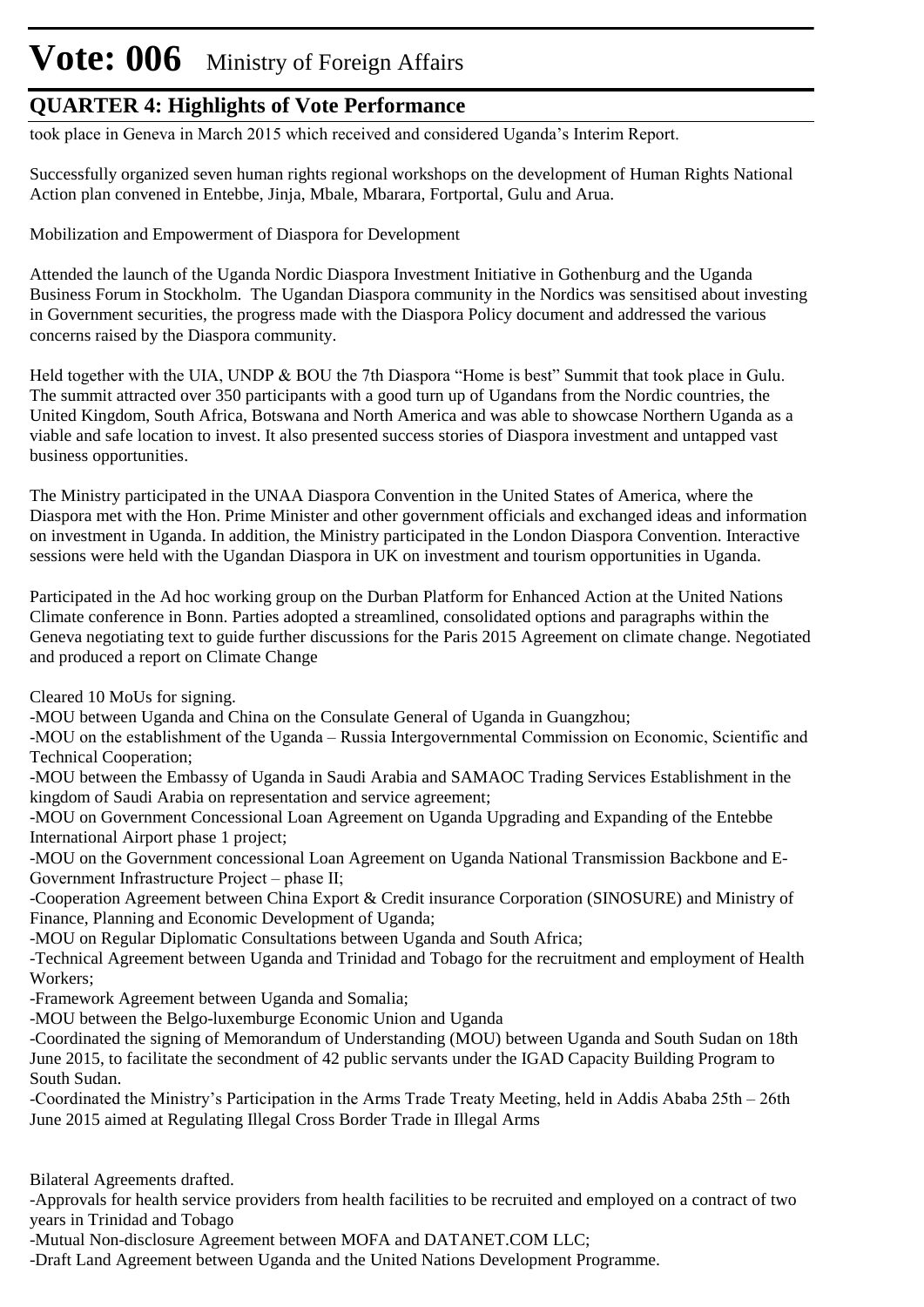### **QUARTER 4: Highlights of Vote Performance**

Coordinated the JLOS Sector Consultative Workshop and the Parliamentarians Consultative Workshop on the National Human Rights Action Plan (NAP). Formulated inputs to the draft NAP.

Presented Uganda's Initial Report on the implementation of the UN Convention on Economic, Social and Cultural Rights to the UN Committee

Provision of Diplomatic, Protocol and Consular Services at home and abroad

The Ministry provided protocol services to H.E the President on visits abroad. ( 22 presidential trips were organized; 3 trips to Tanzania, 4 trips to Kenya, Africa American summit in the USA, the visit to New York for the UN General Assembly, 3 trips to Ethiopia, , Italy, UAE, UK, Zambia, India, China, United States, Rwanda and Burundi.). Courtesies were also extended to visiting Heads of state, special envoys and other foreign dignitaries and delegations.

21 Ambassadors / High Commissioners presented their letters of credence. These included the ambassador from Italy, South Africa, Algeria, Sudan, Slovak Republic, Vietnam, Guinea, Australia, Liberia, The Philippines, Romania, Chad, Seychelles, Sierra Leone, South Korea, Sri Lanka, Germany, Ireland, Brazil, Botswana, DPRK and India

Updated the national order of precedence and diplomatic list

Provided Protocol services to International Conferences, Meetings, Visiting Delegations and official National Days

Produced a protocol handbook which provides guidelines on protocol services

Implemented privileges and immunities to Diplomatic Missions, International Organisations and Honorary Consuls accredited to Uganda.

Provided Consular Services to Ugandans both at home and abroad, and visitors to Uganda

Promotion of Uganda's public diplomacy and enhancement of our image abroad

Effectively guided Missions in efforts to build a good image of Uganda resulting into increased interest in Uganda as a Tourism, Trade and Investment destination.

Successfully initiated and coordinated the development of a National Policy Paper to respond to allegations/criticism made by certain development partners on the enactment of the Anti-Homosexuality Act.

Sensitized the public (through press briefings, press releases, radio talk shows and interviews) on the implications of drug trafficking in light of the executions in China. Hence MOFA image highly projected and public awareness created.

In partnership with FIRST Magazine, coordinated the official publication on Uganda's Trade, Investment and Business Opportunities. The Magazine was launched at the inauguration of Hon. Sam K. Kutesa in New York and at the Global African Investment Summit in London. The Magazine showcased the various investment opportunities in the country

Uganda took over the Presidency of the UN General Assembly. In his new capacity as the president of the UN General assembly, Hon Sam Kutesa was hosted in Uganda where he met H.E the President, officials from different MDAs and Diplomatic corps and members of the general public, the academia and the Media fraternity.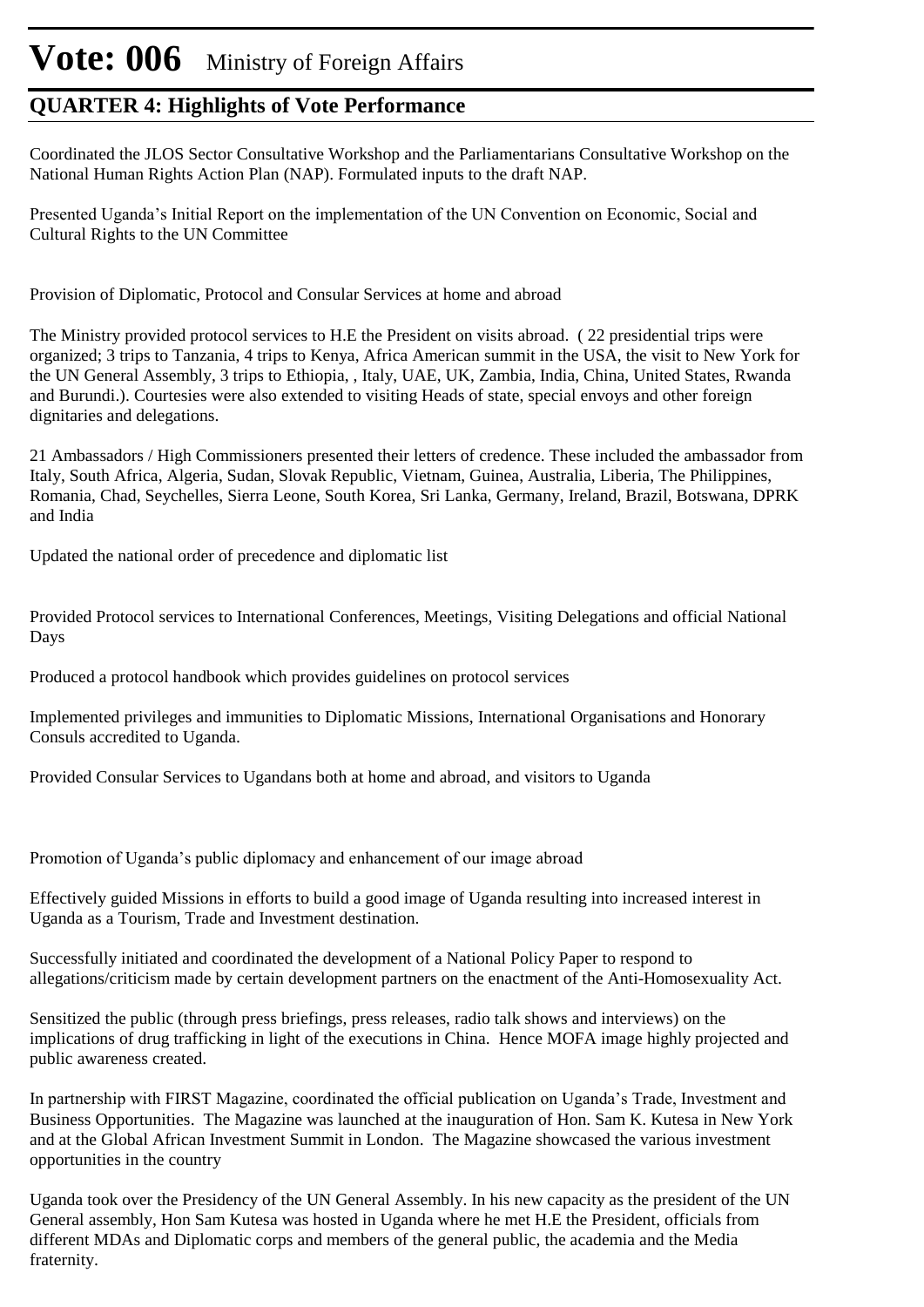### **QUARTER 4: Highlights of Vote Performance**

The Ministry held post conference briefings and published supplementary pull-outs in the local dailies on the role of Ministry of Foreign Affairs and countering negative media publicity in an effort to protect Uganda's image regarding foreign relations. In addition, the ministry participated in the celebrations of the African day of Public Service, 23th-June 2015 and articulated MOFA role in the entire government structure.

Organized a joint press briefing addressed by Minister of Foreign Affairs Hon. Sam K. Kutesa and H.E. Dr. Khalid Bin Mohammed Alattiyah, Minister of Foreign Affairs of the State of Qatar on exploring the different investment opportunities in Uganda especially in the oil sector.

Organized a joint press briefing addressed by Hon. Oryem Henry Okello and H.E. Mohammad Javad Zarrif; the Minister of Foreign Affairs of the Islamic Republic of Iran. An MOU on Regular Diplomatic Consultations was signed by both parties that will enhance diplomatic relationships as well as identify the priority projects between the two countries.

The Ministry also covered the visit of a high powered delegation from Peoples Republic of China which was led by H.E. Yang Jiechi, State Councillor People's Republic Of China ( Vice Prime Minister). The main purpose of the visit was to strengthen the existing excellent bilateral relations between China and Uganda and to expedite implementation of the agreements/ decisions reached between the two friendly countries.

The Ministry covered the visit of The Minister of State of the United Arab Emirates Her Excellency Reem Al Hashimy who was on a two day working visit to Uganda from 17th to 18th February 2015. The Minister was in Uganda as part of the preparatory process for the visit of His Highness Sheikh Mohammed Bin Zayeed Al Hayhan, Crown Prince of Abu Dhabi who is expected in April 2015.

The ministry produced a draft of the Magazine titled "The diplomat" in a bid to promote Uganda as the best tourist and Investment destination.

The ministry worked with Uganda Chamber of Oil and Petroleum in organizing the oil and gas convention at Kampala Serena Hotel at which a report with important recommendations on the opportunities and challenges on how to promote the extractive industry was produced. In the same vain, the ministry together with the chambers launched "The 1st Northern Corridor Integration Projects Business Forum" from which Commitments was sought for continued private sector participation in the projects.

Mobilized media for a breakfast meeting as an awareness preparatory strategy for the NCIP summit and covered the 10th Northern corridor summit held in Munyonyo in June. A communique by the heads of state was published. In addition the ministry participated in the formulation and launch of NCIP communication strategy during the 10th NCIP summit.

The Ministry Issued press releases and media briefings in respect to Regional and International issues of concern to Uganda.

Strengthening Institutional Capacity of the Ministry and Affiliated Institutions

Secured various training opportunities for Ugandans in Australia, China, India, Indonesia, Japan, Malaysia, New Zealand, Republic of Korea (South Korea), Singapore, Pakistan and Thailand.

Coordinated the visit of a French Military Training Team which successfully carried out training of UPDF soldiers (UGABAG XV).

Successfully lobbied for support from China, Norway and South Korea to assist in the construction of the UIDIA campus. China Committed funding for the construction under the new grant. Similarly The ministry through the UIDIA has concluded the following:

- Coordinated and participated in the best practice visit to Pretoria- South Africa and Cairo – Egypt. A report of the visits was produced and presented;

- Held consultative meetings with MUST from which important decision were reached on the proposed joint venture;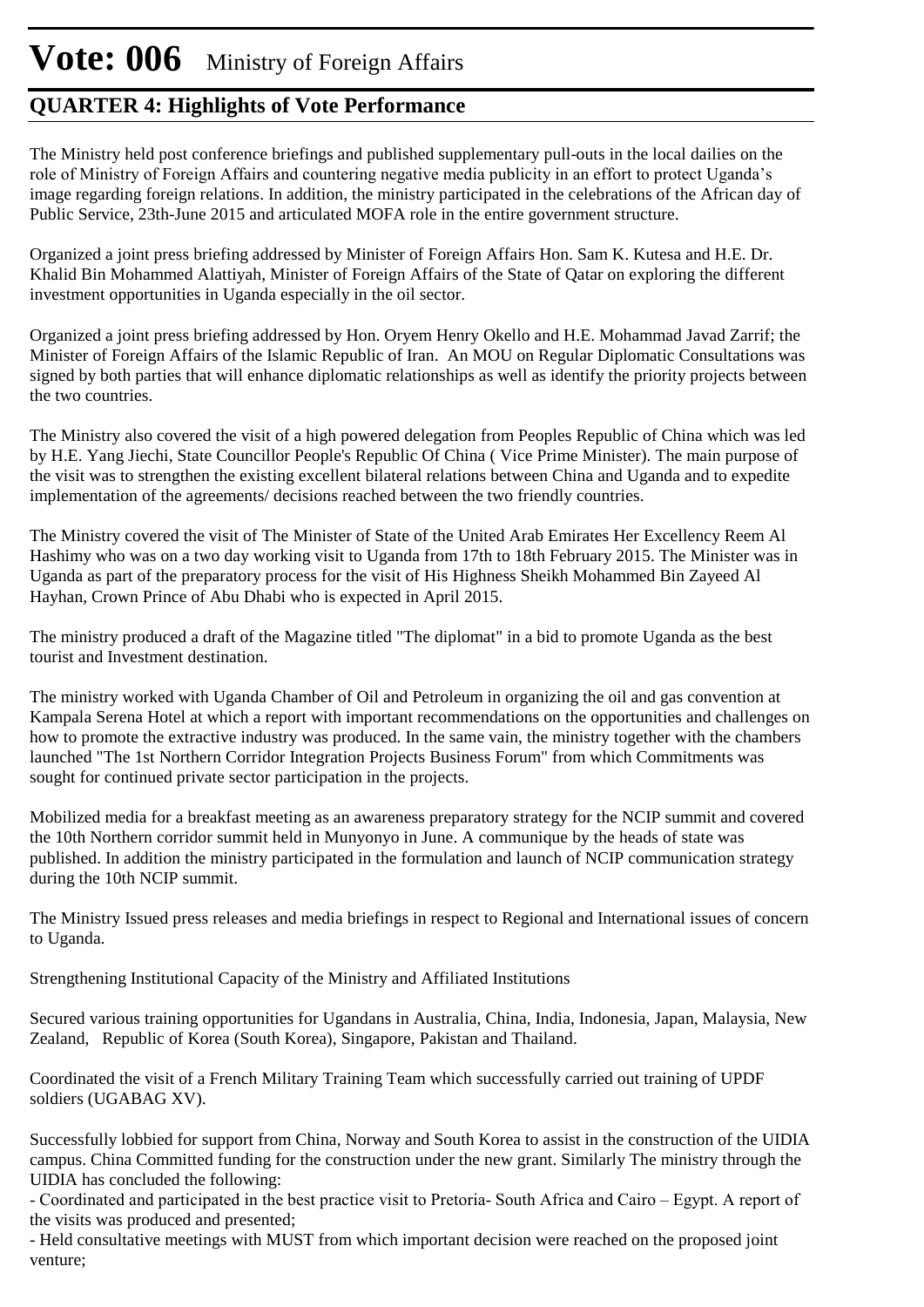#### **QUARTER 4: Highlights of Vote Performance**

- Produced first drafts of Foreign Service and UIDIA Bills. These were submitted too all missions abroad and other stakeholders for their input

- Forty three(43) candidates nominated for the Algerian Government Scholarship, 8 for New Zealand Scholarships for academic year 2015/2016

Lobbied 2 Vacancies at the ACP secretariat in Brussels to be taken up by officials from the Ministry of Agriculture Animal Industry and Fisheries.

Secured 50 scholarships opportunities for the Academic Year 2015 from the Russian Embassy for law enforcement officers.

Uganda opened one new Mission in Kuala Lumpur and a consulate in Mombasa to improve our relations with Malaysia and Kenya but also enhance our trade relations by providing consular services to the Ugandan Business community doing trade in the two countries.

Provided financial support to 20 members of staff to undertake both short and long term trainings in various fields of study. Additionally, 12 Ugandans benefited from scholarships sourced by this Ministry in the FY 2014/15

Carried out technical support missions in Riyadh, Abu Dhabi (UAE), Ankara (Turkey), Tehran (Iran), New Delhi (India), Beijing (China), and Tokyo (Japan) to enhance their performance.

Developed a clients' charter to enhance service delivery to the Ministry's clients and stakeholders.

Carried out Renovations on the Ministry headquarter building, official residences and chanceries in our Missions of Kinshasa, Nairobi, Pretoria, and Paris. The chancery of the Embassy of the Republic of Ugandan in Kigali was also constructed.

Held an Ambassadors conference to review and enhance the Ministry's performance.

Procured consultancies for the development of the National Action Plan, Foreign Service Bill and Institute for Diplomacy and International Relations Bill.

| <b>Planned Actions:</b>                                                                                                                                                                                                               | <b>Actual Actions:</b>                                                                                                                                                                                                                                                                                                                                                                                                                                                                                                                                                                                                                                                                  | <b>Reasons for Variation</b> |
|---------------------------------------------------------------------------------------------------------------------------------------------------------------------------------------------------------------------------------------|-----------------------------------------------------------------------------------------------------------------------------------------------------------------------------------------------------------------------------------------------------------------------------------------------------------------------------------------------------------------------------------------------------------------------------------------------------------------------------------------------------------------------------------------------------------------------------------------------------------------------------------------------------------------------------------------|------------------------------|
| Vote: 006 Ministry of Foreign Affairs                                                                                                                                                                                                 |                                                                                                                                                                                                                                                                                                                                                                                                                                                                                                                                                                                                                                                                                         |                              |
| Vote Function: 1622 Protocol and Consular Services                                                                                                                                                                                    |                                                                                                                                                                                                                                                                                                                                                                                                                                                                                                                                                                                                                                                                                         |                              |
| Provide funds to purchase protocol vehicle 2 motor cycles and 1 vehicle procured                                                                                                                                                      |                                                                                                                                                                                                                                                                                                                                                                                                                                                                                                                                                                                                                                                                                         | No variation                 |
| Vote: 006 Ministry of Foreign Affairs                                                                                                                                                                                                 |                                                                                                                                                                                                                                                                                                                                                                                                                                                                                                                                                                                                                                                                                         |                              |
| Vote Function: 1621 Regional and International Co-operation                                                                                                                                                                           |                                                                                                                                                                                                                                                                                                                                                                                                                                                                                                                                                                                                                                                                                         |                              |
| The Ministry initiated and signed a<br>number of MOUs through bilateral<br>engagements, regional economic blocks<br>and summits for political relations, trade,<br>capacity building, infrastructure and<br>northern Uganda recovery. | The ministry cleared 10 MoUs for<br>signing and drafted 3 others as detailed<br>below.<br>-MOU between Uganda and China on<br>the Consulate General of Uganda in<br>Guangzhou;<br>-MOU on the establishment of the<br>Uganda - Russia Intergovernmental<br><b>Commission on Economic, Scientific</b><br>and Technical Cooperation;<br>-MOU between the Embassy of Uganda<br>in Saudi Arabia and SAMAOC Trading<br><b>Services Establishment in the kingdom</b><br>of Saudi Arabia on representation and<br>service agreement;<br>-MOU on Government Concessional<br>Loan Agreement on Uganda Upgrading<br>and Expanding of the Entebbe<br><b>International Airport phase 1 project;</b> | Not Applicable               |

#### **Table V2.2: Implementing Actions to Improve Vote Performance**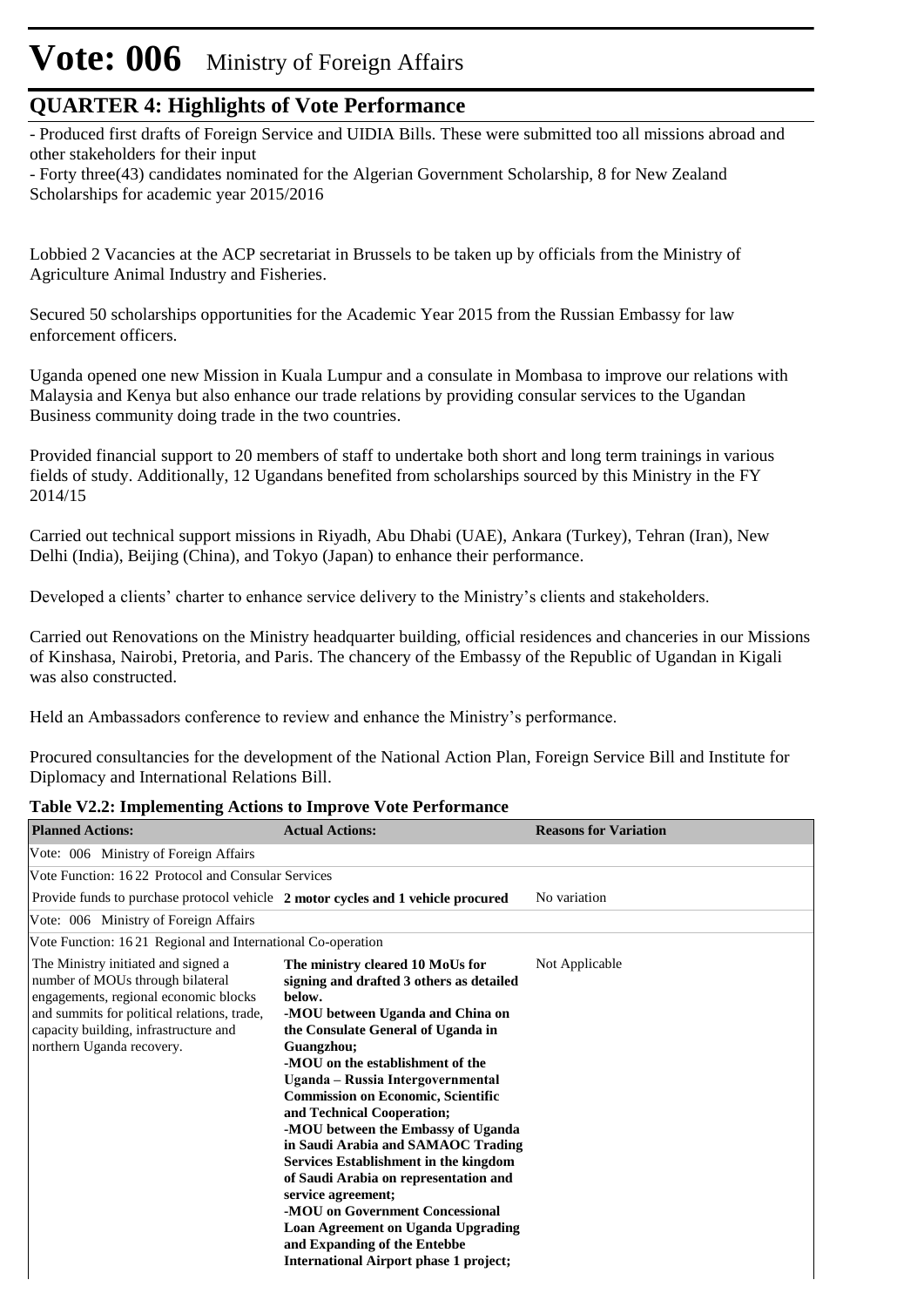| <b>Planned Actions:</b>                                                                          | <b>Actual Actions:</b>                                                                                                                                                                                                                                                                                                                                                                                                                                                                                                                                                                                                                                                                                                                                                                                                                                                                                                                                                                                                                                                                                                                                                                                                    | <b>Reasons for Variation</b>             |
|--------------------------------------------------------------------------------------------------|---------------------------------------------------------------------------------------------------------------------------------------------------------------------------------------------------------------------------------------------------------------------------------------------------------------------------------------------------------------------------------------------------------------------------------------------------------------------------------------------------------------------------------------------------------------------------------------------------------------------------------------------------------------------------------------------------------------------------------------------------------------------------------------------------------------------------------------------------------------------------------------------------------------------------------------------------------------------------------------------------------------------------------------------------------------------------------------------------------------------------------------------------------------------------------------------------------------------------|------------------------------------------|
|                                                                                                  | -MOU on the Government concessional<br><b>Loan Agreement on Uganda National</b><br><b>Transmission Backbone and E-</b><br>Government Infrastructure Project-<br>phase II;<br>-Cooperation Agreement between China<br><b>Export &amp; Credit insurance Corporation</b><br>(SINOSURE) and Ministry of Finance,<br><b>Planning and Economic Development of</b><br>Uganda;<br>-MOU on Regular Diplomatic<br><b>Consultations between Uganda and</b><br><b>South Africa;</b><br>-Technical Agreement between Uganda<br>and Trinidad and Tobago for the<br>recruitment and employment of Health<br>Workers;<br>-Framework Agreement between<br><b>Uganda and Somalia;</b><br>-MOU between the Belgo-luxemburge<br><b>Economic Union and Uganda</b><br>-Coordinated the signing of<br><b>Memorandum of Understanding (MOU)</b><br>between Uganda and South Sudan on<br>18th June 2015, to facilitate the<br>secondment of 42 public servants under<br>the IGAD Capacity Building Program<br>to South Sudan.<br>-Coordinated the Ministry's<br><b>Participation in the Arms Trade Treaty</b><br>Meeting, held in Addis Ababa 25th -<br>26th June 2015 aimed at Regulating<br><b>Illegal Cross Border Trade in Illegal</b><br>Arms |                                          |
| More Foreign Service Officers at Grade                                                           | <b>Bilateral Agreements drafted.</b><br>-Approvals for health service providers<br>from health facilities to be recruited and<br>employed on a contract of two years in<br><b>Trinidad and Tobago</b><br>-Mutual Non-disclosure Agreement<br>between MOFA and DATANET.COM<br>LLC;<br>-Draft Land Agreement between<br><b>Uganda and the United Nations</b><br><b>Development Programme. These are</b><br>among others<br>Promoted 8 FSOs and filled 4 gaps                                                                                                                                                                                                                                                                                                                                                                                                                                                                                                                                                                                                                                                                                                                                                                | <b>NA</b>                                |
| VI to be filled.<br>Continue participating in regional<br>initiatives                            | Participated in regional efforts to<br>peacefully resolving the political crisis                                                                                                                                                                                                                                                                                                                                                                                                                                                                                                                                                                                                                                                                                                                                                                                                                                                                                                                                                                                                                                                                                                                                          | Not applicable                           |
|                                                                                                  | in Burundi under the auspices of the<br>EAC.<br>Contributed to addressing the security<br>and humanitarian situation in the Great<br>Lakes Region, with special focus on<br>Burundi, South Sudan, Central Africa<br>Republic and the DRC during the<br><b>ICGLR Extraordinary Summit</b>                                                                                                                                                                                                                                                                                                                                                                                                                                                                                                                                                                                                                                                                                                                                                                                                                                                                                                                                  |                                          |
| Vote Function: 1622 Protocol and Consular Services                                               |                                                                                                                                                                                                                                                                                                                                                                                                                                                                                                                                                                                                                                                                                                                                                                                                                                                                                                                                                                                                                                                                                                                                                                                                                           |                                          |
| Procure more office equipmentequipment                                                           | NA                                                                                                                                                                                                                                                                                                                                                                                                                                                                                                                                                                                                                                                                                                                                                                                                                                                                                                                                                                                                                                                                                                                                                                                                                        | Insufficent funding to carryout activies |
| Vote Function: 1649 Policy, Planning and Support Services                                        |                                                                                                                                                                                                                                                                                                                                                                                                                                                                                                                                                                                                                                                                                                                                                                                                                                                                                                                                                                                                                                                                                                                                                                                                                           |                                          |
| Fill 6 posts, several promotions and<br>received various appointees and transfers<br>in service. | filled 4 posts, promoted 8 FSO's, and<br>received 2 transfers on the basis of<br>management and lauguage skills                                                                                                                                                                                                                                                                                                                                                                                                                                                                                                                                                                                                                                                                                                                                                                                                                                                                                                                                                                                                                                                                                                           | No variation                             |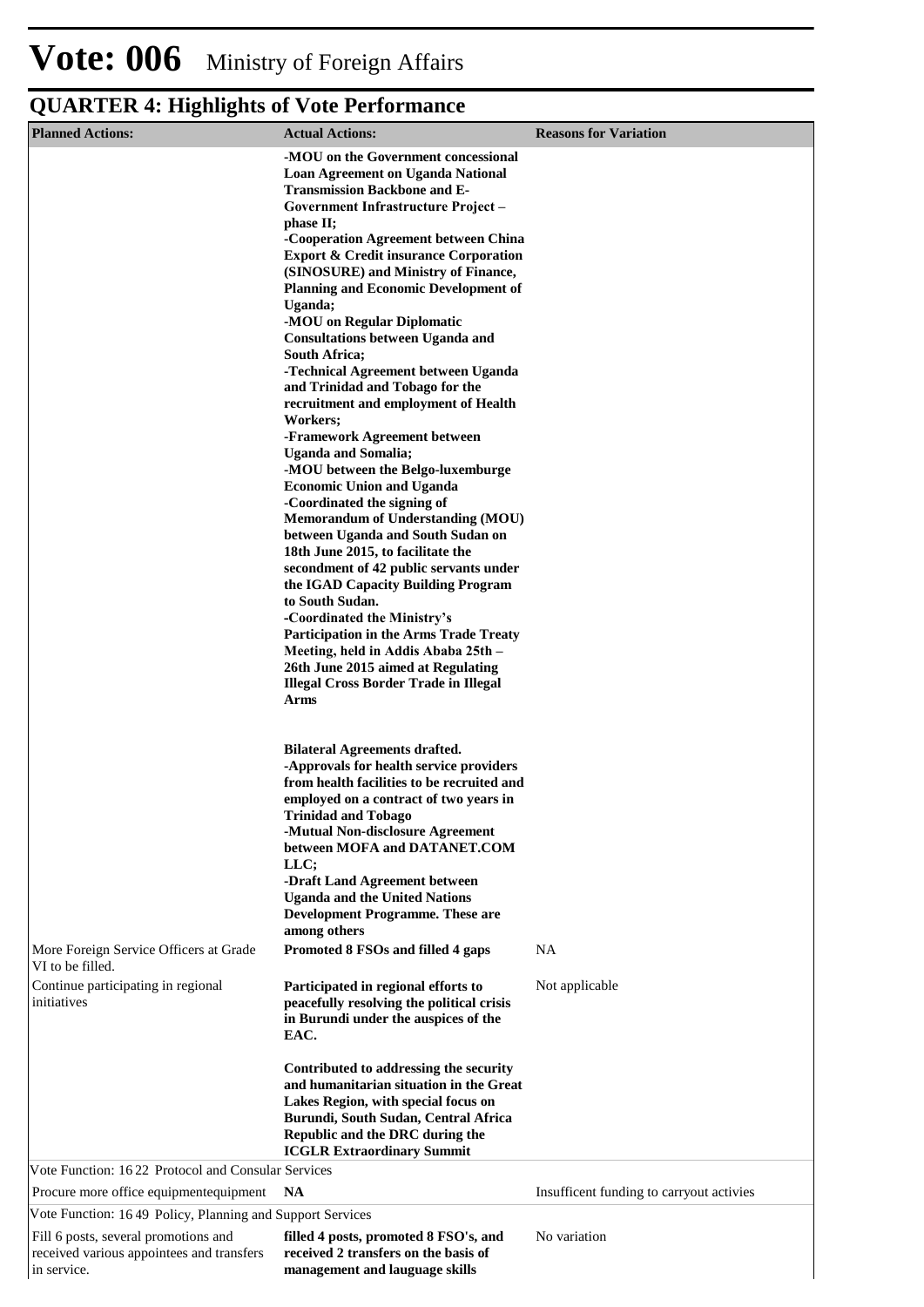#### *V3: Details of Releases and Expenditure*

*This section provides a comprehensive summary of the outputs delivered by the Vote and further details of Vote expenditures by Vote Function and Expenditure Item.*

#### **Table V3.1: GoU Releases and Expenditure by Output\***

| <b>Billion Uganda Shillings</b>                                                            | <b>Approved Released</b> |       | <b>Spent</b> | $%$ GoU       | $%$ GoU       | $%$ GoU  |
|--------------------------------------------------------------------------------------------|--------------------------|-------|--------------|---------------|---------------|----------|
|                                                                                            | <b>Budget</b>            |       |              | <b>Budget</b> | <b>Budget</b> | Releases |
|                                                                                            |                          |       |              | Released      | Spent         | Spent    |
| VF:1621 Regional and International Co-operation                                            | 4.37                     | 6.47  | 6.45         | 148.0%        | 147.4%        | 99.6%    |
| Class: Outputs Provided                                                                    | 4.37                     | 6.47  | 6.45         | 148.0%        | 147.4%        | 99.6%    |
| 162101 Cooperation frameworks                                                              | 1.63                     | 1.63  | 1.61         | 100.0%        | 98.9%         | 98.9%    |
| 162102 Promotion of trade, tourism, education, and investment                              | 0.66                     | 0.66  | 0.65         | 100.0%        | 99.2%         | 99.2%    |
| 162103 Peace and Security                                                                  | 0.26                     | 0.26  | 0.26         | 100.0%        | 99.2%         | 99.2%    |
| 162104 Special Summits and Conferences                                                     | 1.53                     | 2.72  | 2.72         | 177.9%        | 177.9%        | 100.0%   |
| 162105 UN Security Council Support                                                         | 0.30                     | 1.21  | 1.21         | 401.7%        | 401.7%        | 100.0%   |
| VF:1622 Protocol and Consular Services                                                     | 0.53                     | 0.53  | 0.52         | 100.0%        | 97.8%         | 97.8%    |
| Class: Outputs Provided                                                                    | 0.53                     | 0.53  | 0.52         | 100.0%        | 97.8%         | 97.8%    |
| 162201 Protocol services up to state level                                                 | 0.42                     | 0.42  | 0.41         | 100.0%        | 98.3%         | 98.3%    |
| 162202 consular services provided                                                          | 0.06                     | 0.06  | 0.06         | 100.0%        | 96.2%         | 96.2%    |
| 162203 Diplomatic services                                                                 | 0.06                     | 0.06  | 0.05         | 100.0%        | 96.6%         | 96.6%    |
| VF:1649 Policy, Planning and Support Services                                              | 15.00                    | 15.80 | 15.81        | 105.4%        | 105.4%        | 100.1%   |
| Class: Outputs Provided                                                                    | 8.19                     | 8.58  | 8.43         | 104.8%        | 102.9%        | 98.2%    |
| 164921 Administrative support services                                                     | 8.09                     | 8.48  | 8.33         | 104.8%        | 102.9%        | 98.2%    |
| 164922 Ministry Property Management services                                               | 0.10                     | 0.10  | 0.10         | 100.0%        | 99.2%         | 99.2%    |
| Class: Outputs Funded                                                                      | 6.13                     | 6.55  | 6.55         | 106.7%        | 106.7%        | 100.0%   |
| 164952 Membership to International/Regional Organisations (Pan<br>African, WFP and Others) | 6.13                     | 6.55  | 6.55         | 106.7%        | 106.7%        | 100.0%   |
| Class: Capital Purchases                                                                   | 0.67                     | 0.67  | 0.84         | 100.0%        | 124.9%        | 124.9%   |
| 164972 Government Buildings and Administrative Infrastructure                              | 0.11                     | 0.11  | 0.11         | 100.0%        | 99.0%         | 99.0%    |
| 164975 Purchase of Motor Vehicles and Other Transport Equipment                            | 0.54                     | 0.54  | 0.70         | 100.0%        | 131.3%        | 131.3%   |
| 164976 Purchase of Office and ICT Equipment, including Software                            | 0.02                     | 0.02  | 0.02         | 100.0%        | 99.8%         | 99.8%    |
| <b>Total For Vote</b>                                                                      | 19.90                    | 22.81 | 22.78        | 114.6%        | 114.4%        | 99.9%    |

*\* Excluding Taxes and Arrears*

#### **Table V3.2: 2014/15 GoU Expenditure by Item**

| <b>Billion Uganda Shillings</b>                           | <b>Approved</b><br><b>Budget</b> | <b>Releases</b> | <b>Expend-</b><br>iture | % Budged<br><b>Released</b> | % Budget<br><b>Spent</b> | %Releases<br><b>Spent</b> |
|-----------------------------------------------------------|----------------------------------|-----------------|-------------------------|-----------------------------|--------------------------|---------------------------|
| <b>Output Class: Outputs Provided</b>                     | 13.10                            | 15.39           | 15.20                   | 117.5%                      | 116.0%                   | 98.7%                     |
| 211101 General Staff Salaries                             | 4.35                             | 4.41            | 4.41                    | 101.6%                      | 101.4%                   | 99.8%                     |
| 211102 Contract Staff Salaries (Incl. Casuals, Temporary) | 0.04                             | 0.04            | 0.04                    | 100.0%                      | 98.9%                    | 98.9%                     |
| 211103 Allowances                                         | 0.84                             | 1.16            | 1.16                    | 138.2%                      | 137.9%                   | 99.8%                     |
| 212102 Pension for General Civil Service                  | 0.00                             | 0.04            | 0.00                    | N/A                         | N/A                      | 0.0%                      |
| 213001 Medical expenses (To employees)                    | 0.05                             | 0.16            | 0.16                    | 311.5%                      | 311.5%                   | 100.0%                    |
| 213002 Incapacity, death benefits and funeral expenses    | 0.05                             | 0.04            | 0.04                    | 80.0%                       | 80.0%                    | 100.0%                    |
| 213004 Gratuity Expenses                                  | 0.00                             | 0.08            | 0.06                    | N/A                         | N/A                      | 73.8%                     |
| 221001 Advertising and Public Relations                   | 0.12                             | 0.13            | 0.13                    | 104.5%                      | 104.5%                   | 100.0%                    |
| 221002 Workshops and Seminars                             | 1.87                             | 1.87            | 1.87                    | 100.0%                      | 99.8%                    | 99.8%                     |
| 221003 Staff Training                                     | 0.36                             | 0.32            | 0.31                    | 88.9%                       | 86.7%                    | 97.6%                     |
| 221004 Recruitment Expenses                               | 0.01                             | 0.01            | 0.01                    | 100.0%                      | 100.0%                   | 100.0%                    |
| 221005 Hire of Venue (chairs, projector, etc)             | 0.00                             | 0.57            | 0.57                    | N/A                         | N/A                      | 100.0%                    |
| 221006 Commissions and related charges                    | 0.06                             | 0.06            | 0.06                    | 100.0%                      | 100.0%                   | 100.0%                    |
| 221007 Books, Periodicals & Newspapers                    | 0.05                             | 0.05            | 0.05                    | 100.0%                      | 85.9%                    | 85.9%                     |
| 221008 Computer supplies and Information Technology (IT)  | 0.15                             | 0.19            | 0.18                    | 126.1%                      | 118.1%                   | 93.7%                     |
| 221009 Welfare and Entertainment                          | 0.40                             | 0.41            | 0.41                    | 103.1%                      | 103.1%                   | 100.0%                    |
| 221011 Printing, Stationery, Photocopying and Binding     | 0.27                             | 0.29            | 0.28                    | 107.0%                      | 105.0%                   | 98.1%                     |
| 221012 Small Office Equipment                             | 0.05                             | 0.05            | 0.04                    | 100.0%                      | 85.4%                    | 85.4%                     |
| 221016 IFMS Recurrent costs                               | 0.05                             | 0.05            | 0.05                    | 100.0%                      | 100.0%                   | 100.0%                    |
| 221017 Subscriptions                                      | 0.01                             | 0.01            | 0.01                    | 100.0%                      | 91.4%                    | 91.4%                     |
| 221020 IPPS Recurrent Costs                               | 0.03                             | 0.03            | 0.03                    | 100.0%                      | 100.0%                   | 100.0%                    |
| 222001 Telecommunications                                 | 0.10                             | 0.11            | 0.11                    | 110.8%                      | 110.8%                   | 100.0%                    |
| 222002 Postage and Courier                                | 0.03                             | 0.03            | 0.03                    | 100.0%                      | 99.9%                    | 99.9%                     |
| 222003 Information and communications technology (ICT)    | 0.06                             | 0.07            | 0.07                    | 109.7%                      | 109.7%                   | 100.0%                    |